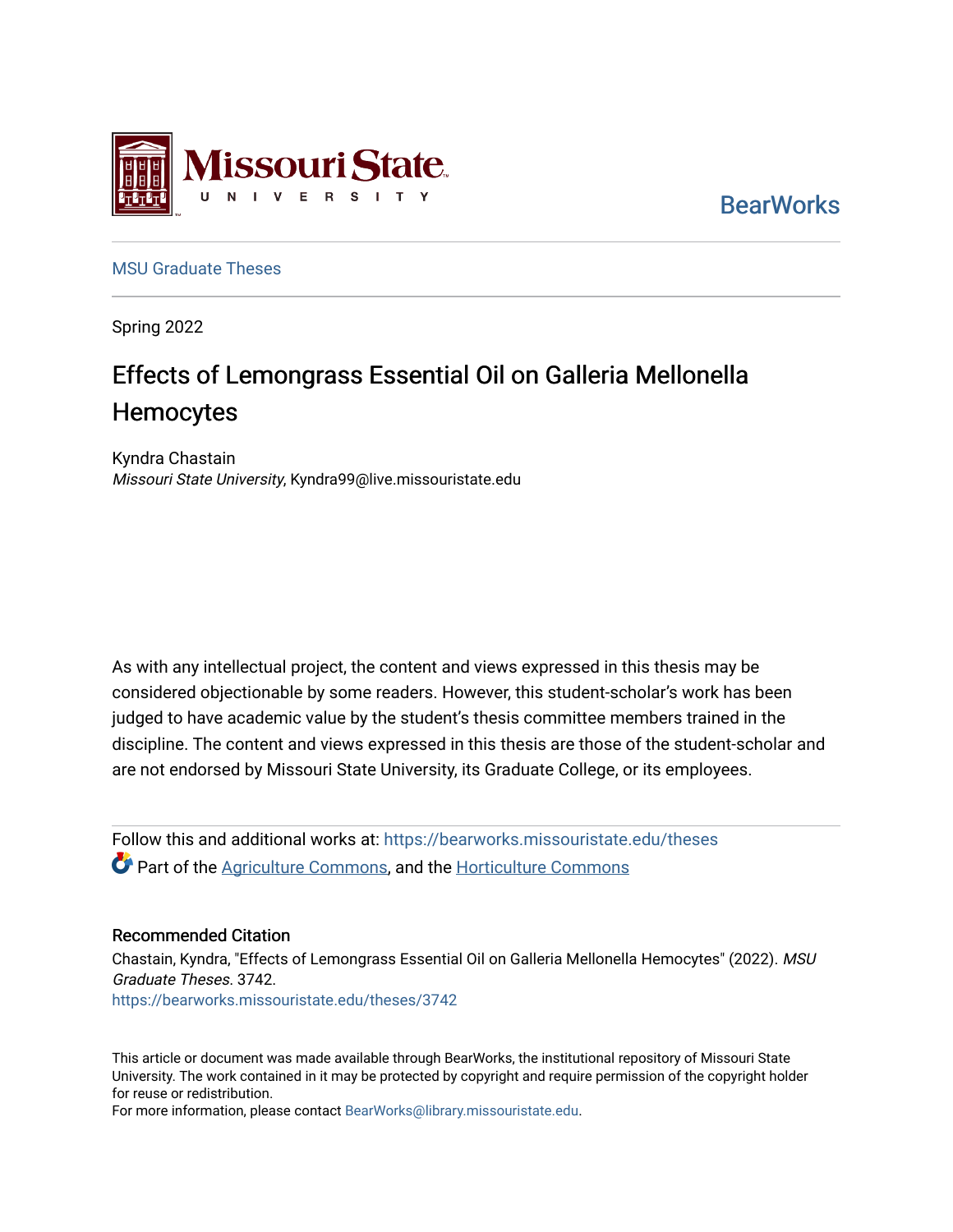# **EFFECTS OF LEMONGRASS ESSENTIAL OIL ON** *GALLERIA MELLONELLA*

# **HEMOCYTES**

A Master's Thesis

Presented to

The Graduate College of

Missouri State University

In Partial Fulfillment

Of the Requirements for the Degree

Master of Science, Agriculture

By

Kyndra Chastain

May 2022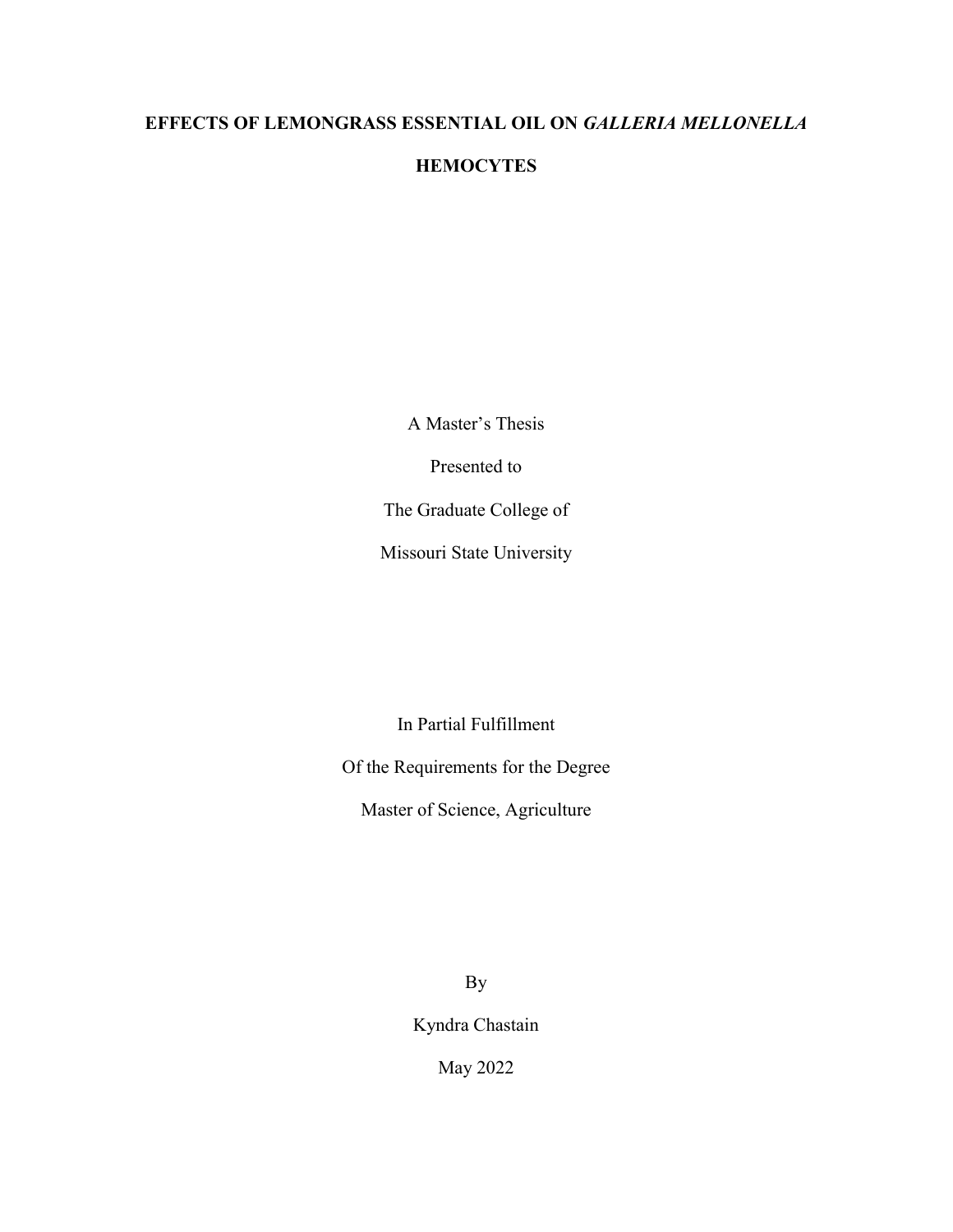# **EFFECTS OF LEMONGRASS ESSENTIAL OIL ON** *GALLERIA MELLONELLA*

# **HEMOCYTES**

Agriculture

Missouri State University, May 2022

Master of Science

Kyndra Chastain

# **ABSTRACT**

In modern agriculture, the use of pesticides is unavoidable. However, improper use has resulted in pest resistance and negative impacts on the environment and human health. Changes are needed in the agricultural industry to account for the damage already caused. Researchers have turned to essential oils as key ingredients for potential biopesticides, with some mixtures already on the market. Most studies involving essential oils and a pest's response concentrate on mortality or interruptions in development during and between life stages. My study, however, focused on immune responses; specifically, lemongrass essential oil's impact on *Galleria mellonella*. Such responses include a change in hemocyte numbers and phagocytosis. This research concludes that lemongrass essential oil lowers the numbers of hemocytes in circulation of a triggered immune system, potentially also counteracting phagocytosis efficacy. This revelation could prove practical in integrated pest management strategies that involve biocontrol agents like parasitic nematodes.

**KEYWORDS**: *Galleria mellonella*, hemocytes, lemongrass, essential oils, biopesticides, insect immune system, Sumi ink, artificial implants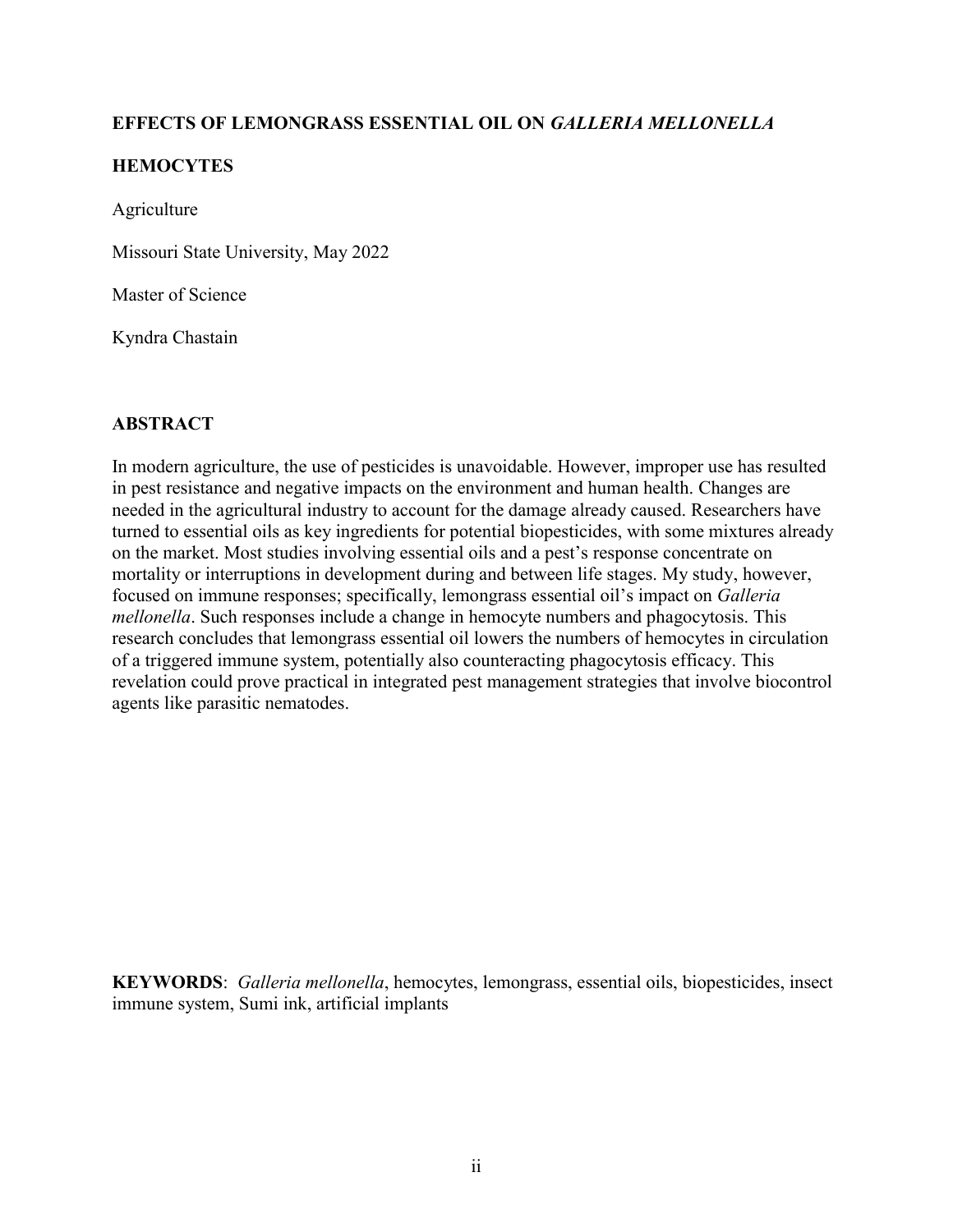### **EFFECTS OF LEMONGRASS ESSENTIAL OIL ON** *GALLERIA MELLONELLA*

## **HEMOCYTES**

By

Kyndra Chastain

A Master's Thesis Submitted to the Graduate College Of Missouri State University In Partial Fulfillment of the Requirements For the Degree of Master of Science, Agriculture

May 2022

Approved:

Maciej Pszczolkowski, Ph.D., Thesis Committee Chair

Chin-Feng Hwang, Ph.D., Committee Member

Steven Schneider, M.S., Committee Member

Julia Masterson, Ph.D., Dean of Graduate College

In the interest of academic freedom and the principle of free speech, approval of this thesis indicates the format is acceptable and meets the academic criteria for the discipline as determined by the faculty that constitute the thesis committee. The content and views expressed in this thesis are those of the student-scholar and are not endorsed by Missouri State University, its Graduate College, or its employees.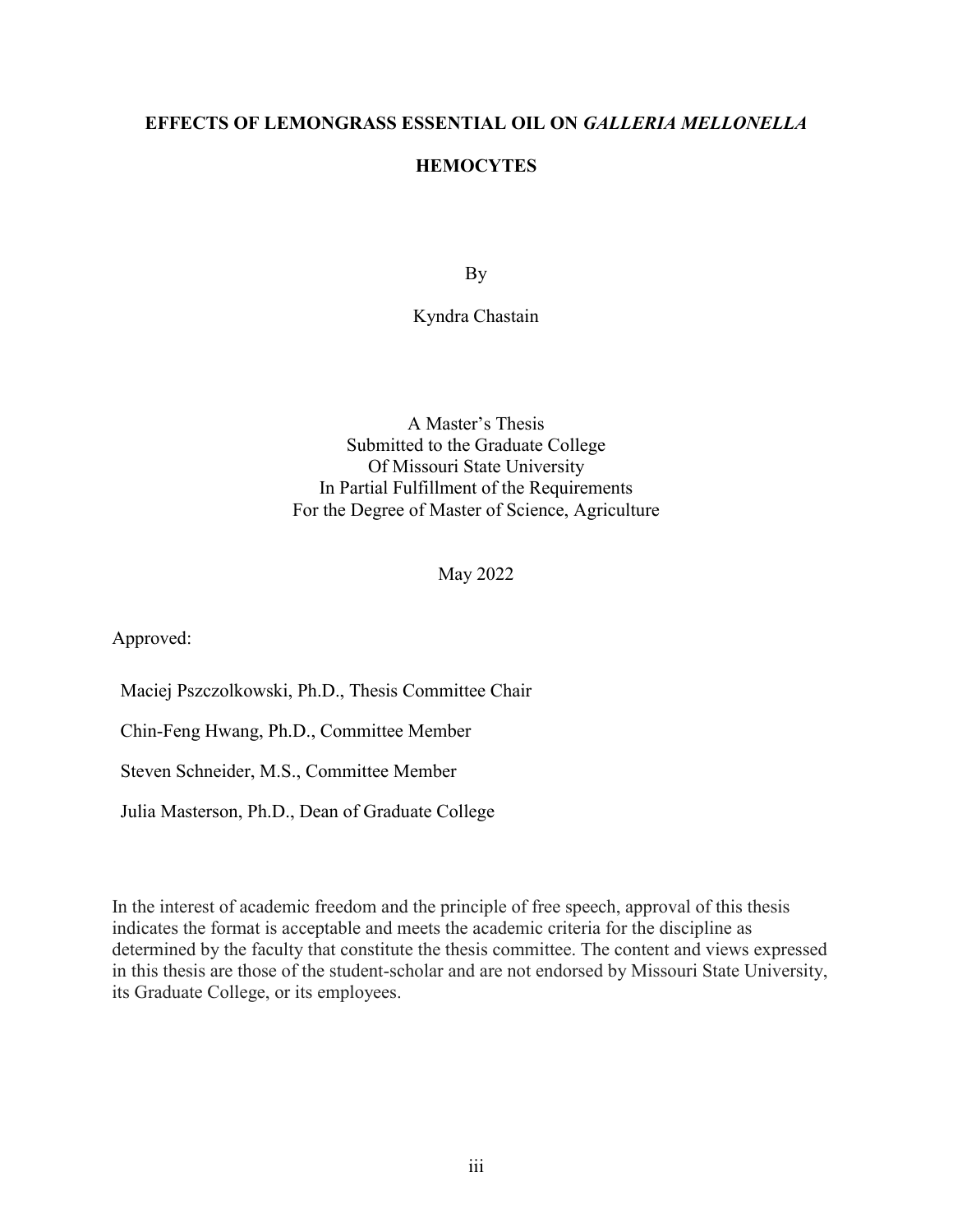#### **ACKNOWLEDGEMENTS**

I would like thank Dr. Maciej Pszczolkowski for everything he has done for me in the last five years. He saw potential in me that I did not see in myself and awoke a fiery passion for entomology in me. I will forever be grateful for that part-time job cleaning jars that set me on this path.

I would like to thank my former-lab-mates-turned-friends: Michael Fenske, Wes Peterson, and Jennifer Rice. They all have left a mark on me that I will carry into this next season of life. I am also grateful for the family that has been formed at the MSU Fruit Station. Each one of them has looked out for me in their own way throughout the years, many like I was their own child. God bless every one of them.

Lastly, I would like to thank my committee members Dr. Chin-Feng Hwang and Mr. Steven Schneider. Thank you for the support and flexibility with my unusual circumstances, making sure I will succeed no matter the pressure.

I dedicate this thesis to my parents: Chris and Regina Chastain. The support they have given me financially and emotionally are the reason I have been able to keep pursuing my dream. I would not be the woman I am today if it were not for them and for the love they constantly show me.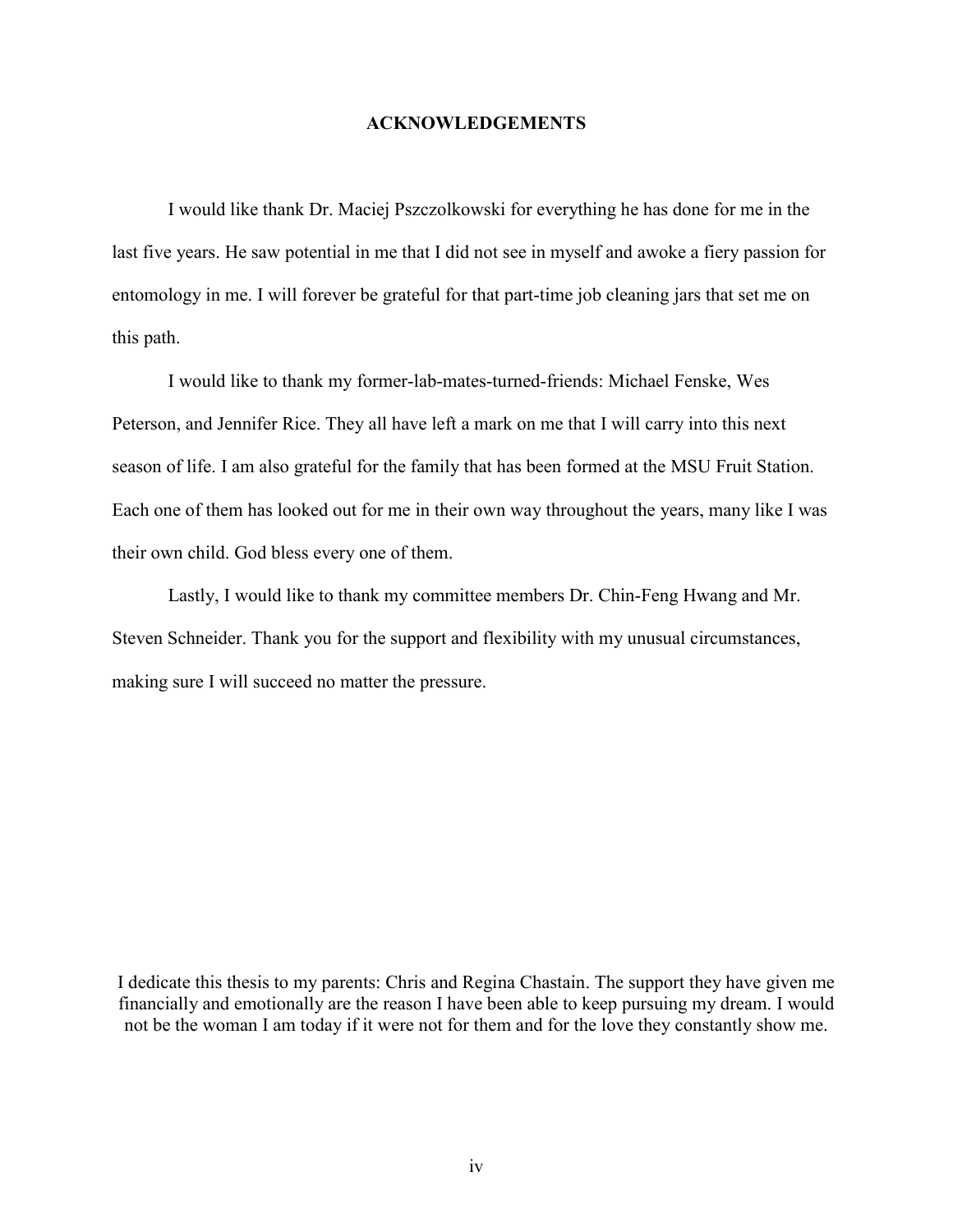# **TABLE OF CONTENTS**

| Introduction                                           | Page 1  |
|--------------------------------------------------------|---------|
| Methods                                                | Page 9  |
| Materials                                              | Page 9  |
| Injections Procedure                                   | Page 10 |
| <b>Experiment One: Mortality Assays</b>                | Page 11 |
| Experiment Two: Differential Hemocyte Counts and       |         |
| Phagocytosis                                           | Page 11 |
| Delineation of Candidate for Active Ingredient of LGEO | Page 12 |
| <b>Statistical Analysis</b>                            | Page 13 |
| Results                                                | Page 14 |
| <b>Experiment One</b>                                  | Page 14 |
| <b>Experiment Two</b>                                  | Page 15 |
| Qualitative High Performance Thin Layer Chromatography | Page 17 |
| Discussion                                             | Page 19 |
| References                                             |         |
|                                                        |         |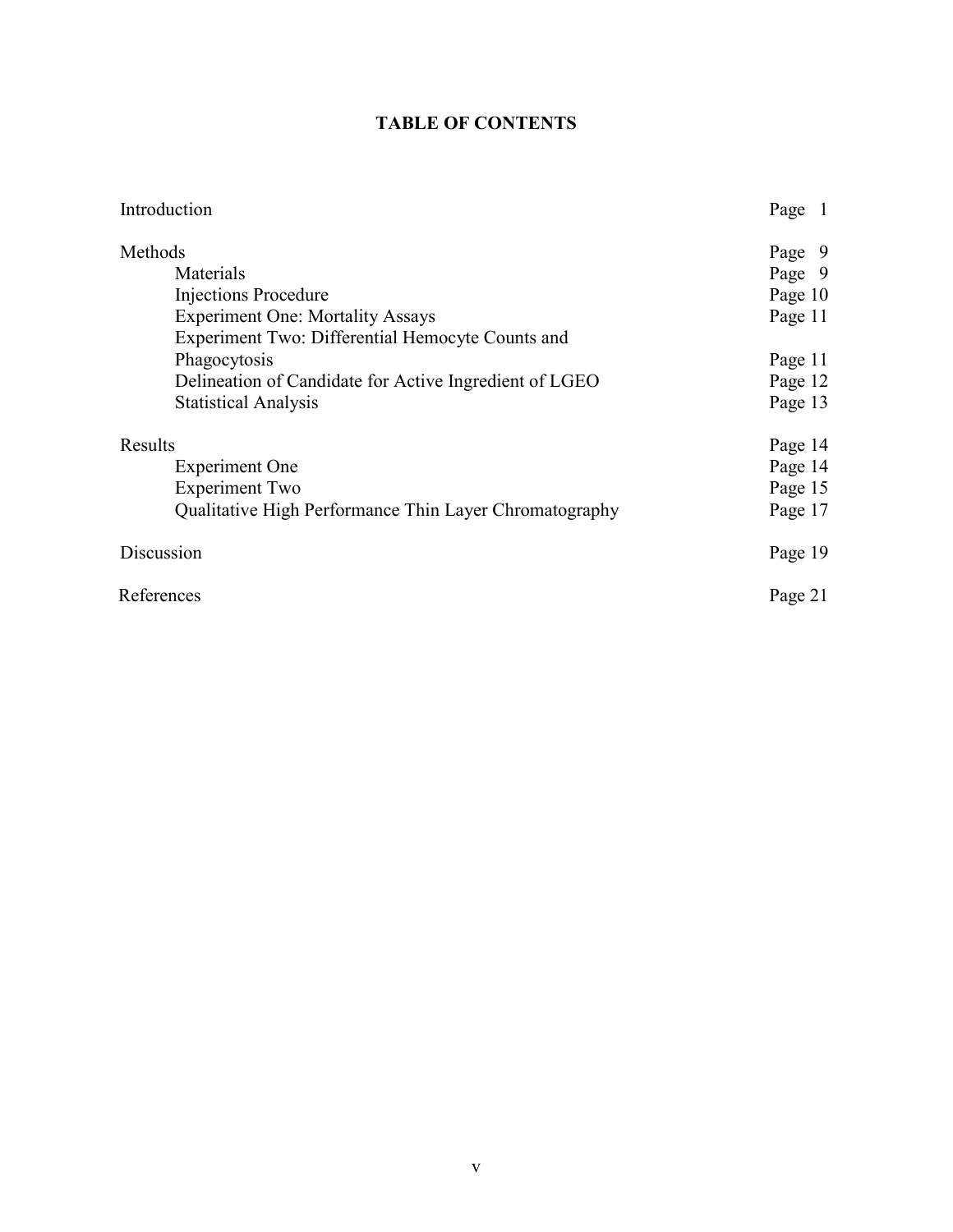# **LIST OF TABLES**

Table 1. Probit analysis of lemongrass essential oil Page 15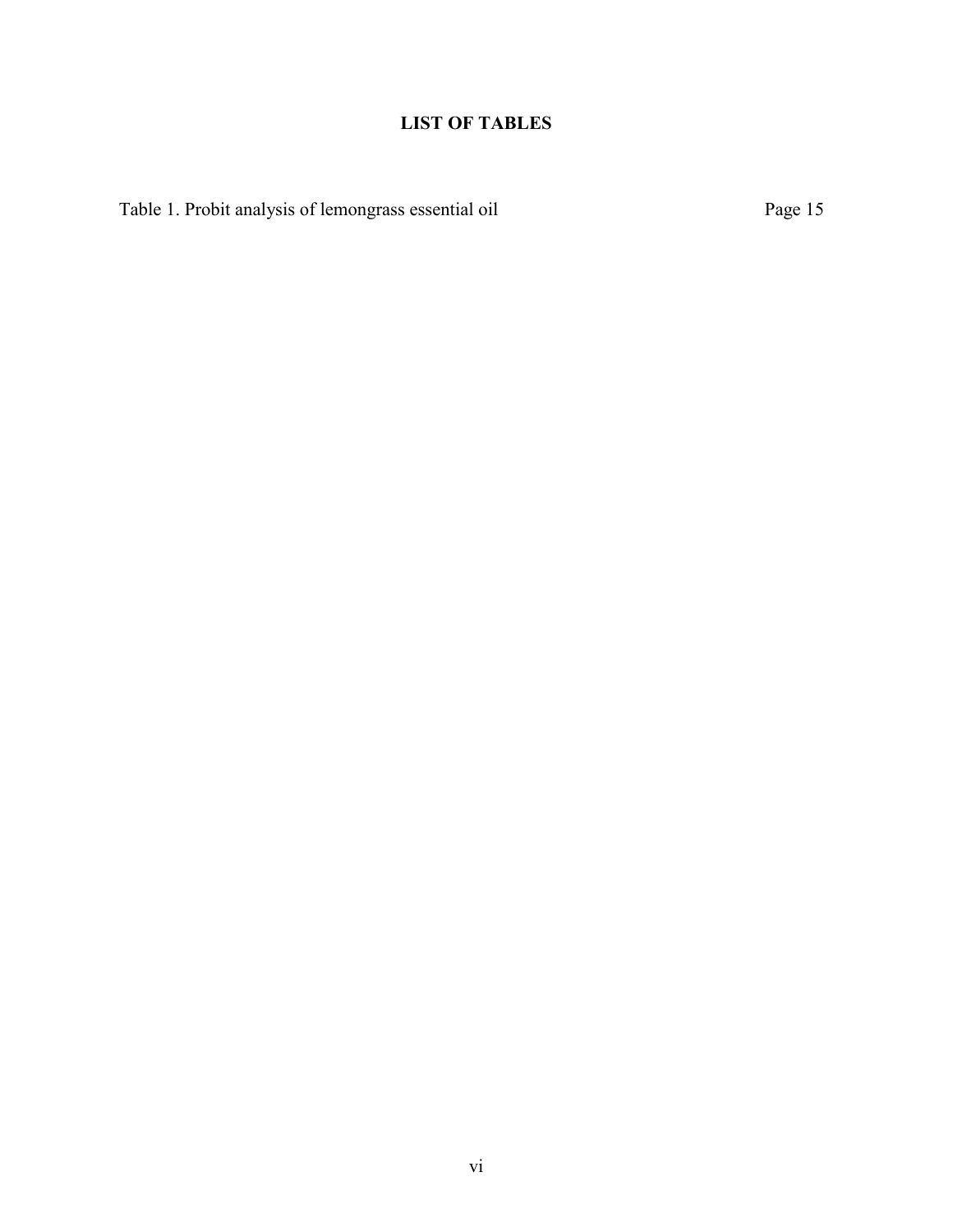# **LIST OF FIGURES**

| Figure 1. Mortality rate $(\%)$ for lemongrass essential oil | Page 14 |
|--------------------------------------------------------------|---------|
| Figure 2. Differential hemocyte counts                       | Page 16 |
| Figure 3. Phagocytosis rate $(\%)$                           | Page 17 |
| Figure 4. HPTLC plate for lemongrass and citral              | Page 18 |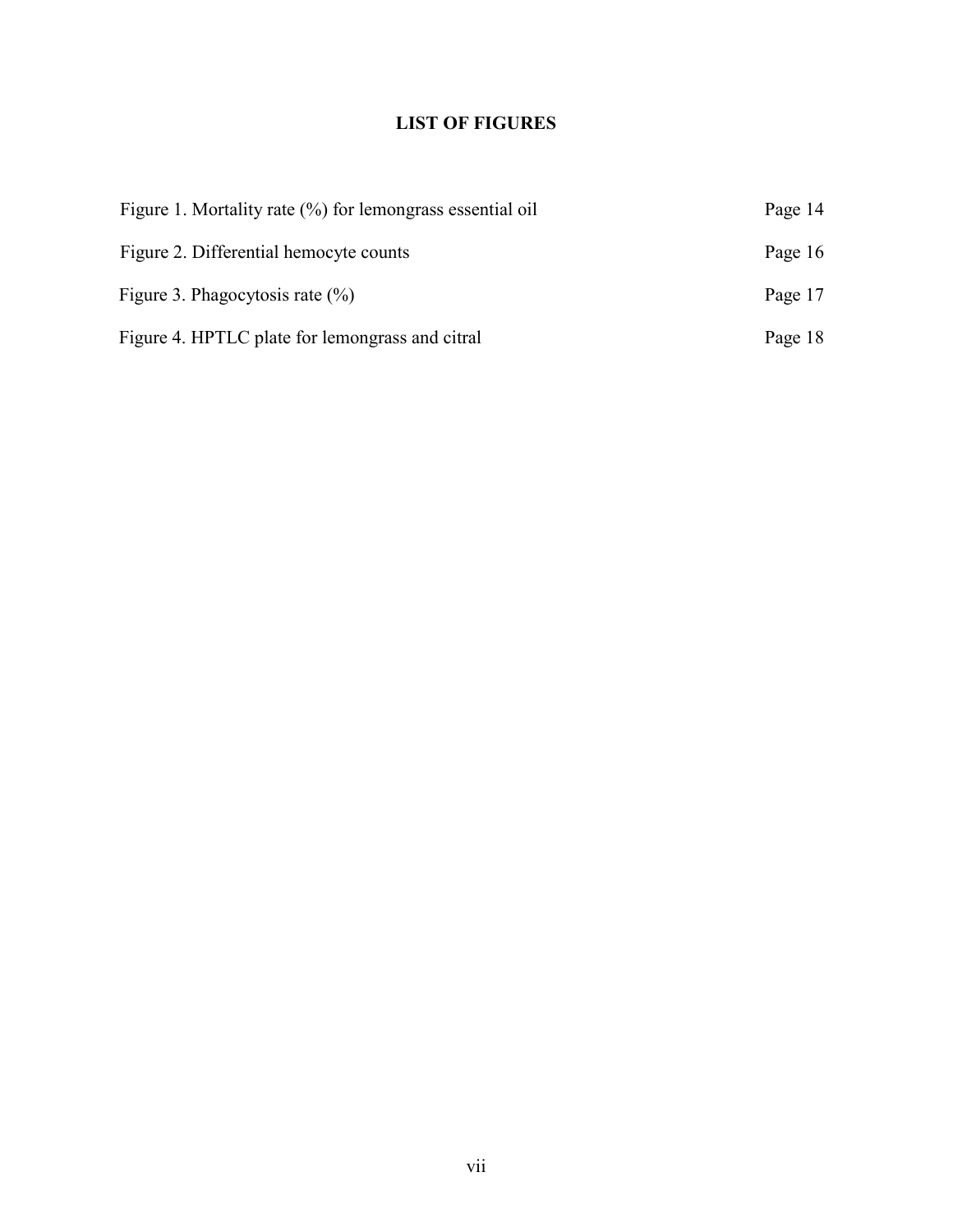#### **INTRODUCTION**

The global population is expected to reach almost 10 billion people by 2050 (Crist *et al*., 2017). Agriculture production, for human and livestock consumption, will need to increase approximately 60% to adequately support this projected population (Alexandratos & Bruinsma, 2012). McKenzie and Williams (2015) suggest that such an increase in agricultural production is currently possible if processes were done more efficiently, with appropriate changes including: adjusting nutritional imbalances (referring to both under-nutrition and obesity), enhancing current agricultural land usage, expanding irrigated lands, reducing food waste, combatting climate change, encouraging local food production, and improving fertilizer and pesticide usage.

Pesticides are necessary to maximize crop yield by minimizing crop loss caused by insects. Crop losses can reach up to 80% without proper pesticide treatment (Zhang, 2018). Over 3 billion tons of synthetic pesticides are used annually around the globe (Sharma *et al*., 2020). A 2017 EPA report concluded that the United States accounted for nearly 18% of global pesticide expenses (Atwood & Paisley-Jones, 2017). Zhang (2018) reported that from 2010 to 2014, the average total pesticide use worldwide was 2.8 kilograms per hectare (kg/ha). In 2014, the US applied 3.9 kg/ha, while China and Japan used 10.4 and 19.4 kg/ha, respectively (Zhang, 2018).

Pesticides are a double-edged sword as excessive use causes serious environmental and health problems. Despite attempts to lower synthetic pesticide use in some developed countries, the negative effects of past use can still be seen in a decreased biodiversity of native plants, birds, and insects (Geiger *et al*., 2010). Soil bacterial diversity, and thereby soil fertility, is also negatively affected in a significant way by synthetic pesticides (Johnsen *et al*., 2001). Many pesticides also leach into groundwater, contaminating drinking water in rural areas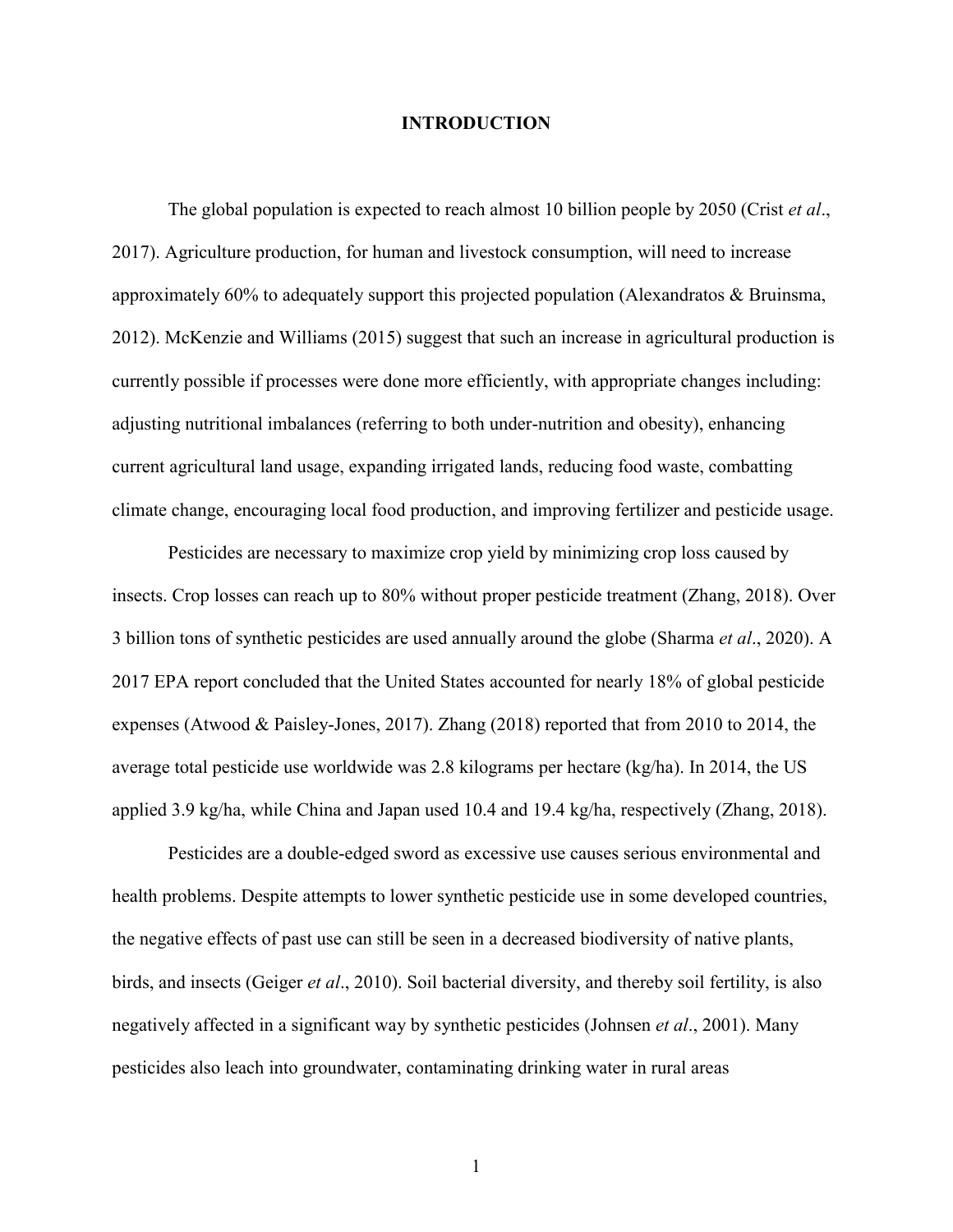(Stavnichenko *et al*., 2017). Heavy or improper pesticide use in farming communities could result in physical ailments, from skin irritations and headaches to increased risk of prostate cancer for applicators (Alavanja *et al*., 2003; Berni *et al*., 2021). However, applicators are not the only ones physically affected by exposure to pesticides. Over a nine-year period in China, almost 3,000 children were treated for pesticide poisonings, with nearly half under the age of six years old (Yimaer *et al*., 2017). Another study estimated that approximately 385 million cases of unintentional acute pesticide poisonings and 11,000 deaths occur annually worldwide (Boedeker *et al*., 2020). In much of the developing world, highly toxic pesticides are still used with barely any regulation (Zhang, 2018) and with insufficient education on personal protection equipment and proper application and disposal methods (Berni *et al*., 2021). Some of these countries, like Brazil, are major exporters of agricultural goods. Braga *et al*. (2020) found that every year in Brazil, an alarming number of new pesticides are manufactured with ingredients banned elsewhere. Traces of these ingredients have been found in exported agricultural goods that may cause health issues if consumed in high quantities (Caldas & Jardim, 2012).

The continuous use of synthetic pesticides at high amounts can lead to pesticide resistance amongst pests (Sharma *et al*., 2020). When resistance occurs and yield loss increases, pesticide end-users who have not been given adequate information tend to increase pesticide dosage, only worsening the problem (Jutsum *et al*., 1998).

Considering both the strong need for and negative effects of pesticide use, there has been a strong push for alternative strategies, e.g., biopesticides, to be implemented. Biopesticides are derived from natural means and comprised of microbes, animals, plant-extracts, insect-growth regulators, insect hormones, or plant-based extracts (Kumar *et al*., 2021). However, the EPA simplifies this by dividing them into three groups: microbial pest control agents, biochemical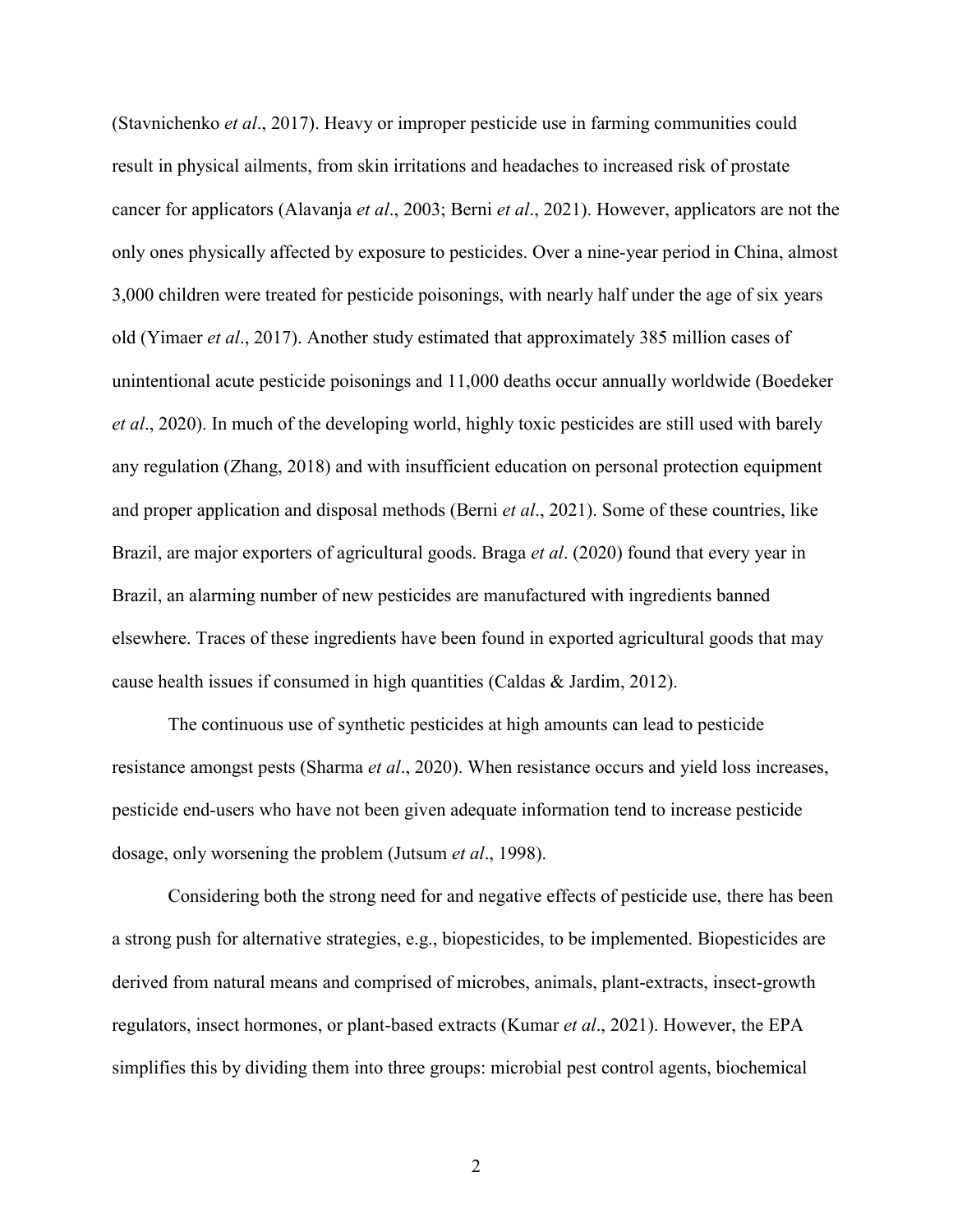pesticides, and genetically engineered organisms (Arora *et al*., 2016). Synthetic pesticides can take around three years before receiving approval by the EPA (Handford *et al*., 2015), while biopesticides require only one year due to less human and environmental risk (Kumar, 2012). Biopesticides offer a range of advantages over synthetic pesticides: faster biodegradability, target specificity, efficacy in small amounts, and efficacy comparable to that of synthetic pesticides when used in integrated pest management (IPM) strategies (Kumar, 2012).

Despite the quick registration time and numerous advantages over synthetic pesticides, biopesticides have minimal market significance, accounting for only 5% of pesticides sold (Damalas & Koutroubas, 2018). The US, Canada, and Mexico constitute 44% of the biopesticide market (Bailey *et al*., 2010), and 90% of biopesticides contain *Bacillus thuringiensis* (Kumar & Singh, 2015), an entomopathogenic bacterium more commonly known as Bt, which negatively affects insect digestion (Whalon & Wingerd, 2003). Although biopesticides are slowly gaining popularity, the transition is delayed for a few reasons. The first issue is that natural compounds are sensitive to temperature and humidity, resulting in short shelf lives, need for climatecontrolled storage, and varying effectiveness in different parts of the world (Kumar *et al*., 2021). The next issue is that the high target specificity means that multiple different treatments may be needed if dealing with more than one pest (Kumar *et al*., 2021). These issues give motivation to find potential biopesticides in once unlikely places.

Essential oils, although historically used for food preservation, flavor additives, medical treatment, and insect repellent (Koul et al., 2008), have recently become a focus for biopesticide usage(Sharma *et al*., 2020). These aromatic oils have the potential to act as pesticides that attract (Kendra *et al*., 2014), repel (Papachristos & Stamopoulos, 2002), possess antifeedant properties (Hummelbrunner & Isman, 2001; Rajkumar *et al*., 2019), or cause mortality. It has also been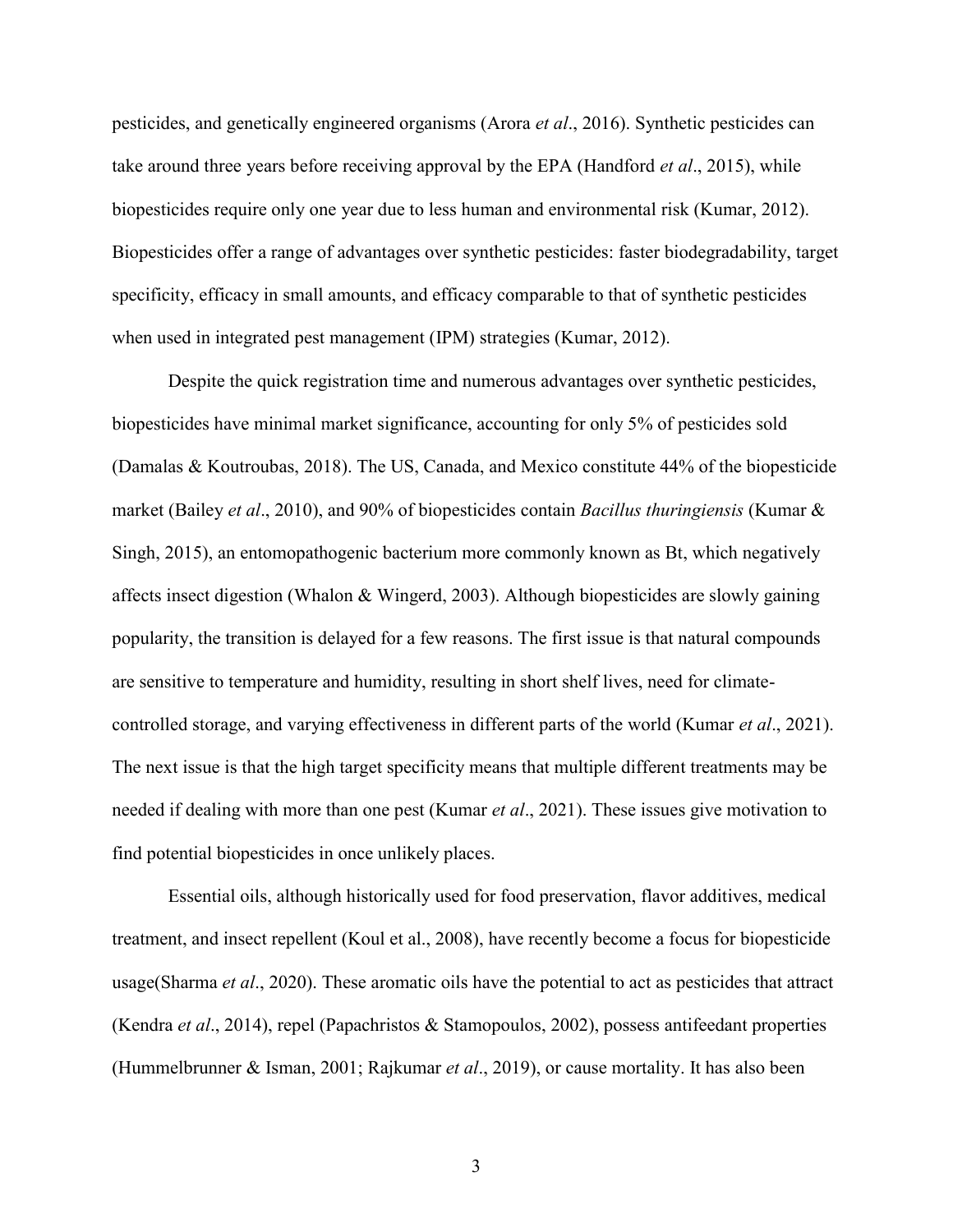found that some essential oils affect the octopaminergic nervous system, a site specific to insects (Koul *et al*., 2008). Therefore, they are target-specific and safer to use around mammals and humans (Zhang *et al*., 2016). The volatility of these oils means that under field conditions they have limited field persistence. This enables them to target crop pests that are on the treated plants while also allowing biocontrol agents like natural predators/parasitoids to re-enter shortly after treatment (Koul *et al*., 2008).

Lemongrass plants from the genus *Cymbopogon* are native to tropical Asia, where it has been widely used as flavoring for foods and teas. Today, species are cultivated worldwide (Joy *et al*., 2006). Lemongrass has been used individually as an insect repellent for mosquitoes throughout history (Koul *et al*., 2008).

The effect lemongrass essential oil (LGEO) has on the mortality and general health of insects is fairly well researched. One study found that lemongrass (*C. nardus*) could be used as a killing agent while fogging against mosquitoes (Aedes aegypti) that carry yellow fever(Zulfikar & Sitepu, 2019). Plata-Rueda *et al*. (2020) found that lemongrass (*C. citratus*) lowered the respiratory rate, had a repellant effect, and negatively influenced locomotion of granary weevils (*Sitophilus granaries*). Chintalchere *et al*. (2021) found that lemongrass (*C. citratus*) was most effective as a fumigant against common house fly (*Musca domestica*) pupae, but also had promising results on larval and adult development of house flies using different methods of exposure. Rani *et al.* (2019) also tested lemongrass on the same species common house flies, finding similar results with fumigation in the pupal stage. These studies and more have shown LGEO's potential to combat insect pests.

A vertebrate's immune system is both innate and acquired or more simply put, natural and adaptive (Fearon, 1997). This two-fold system works in tandem, with innate immunity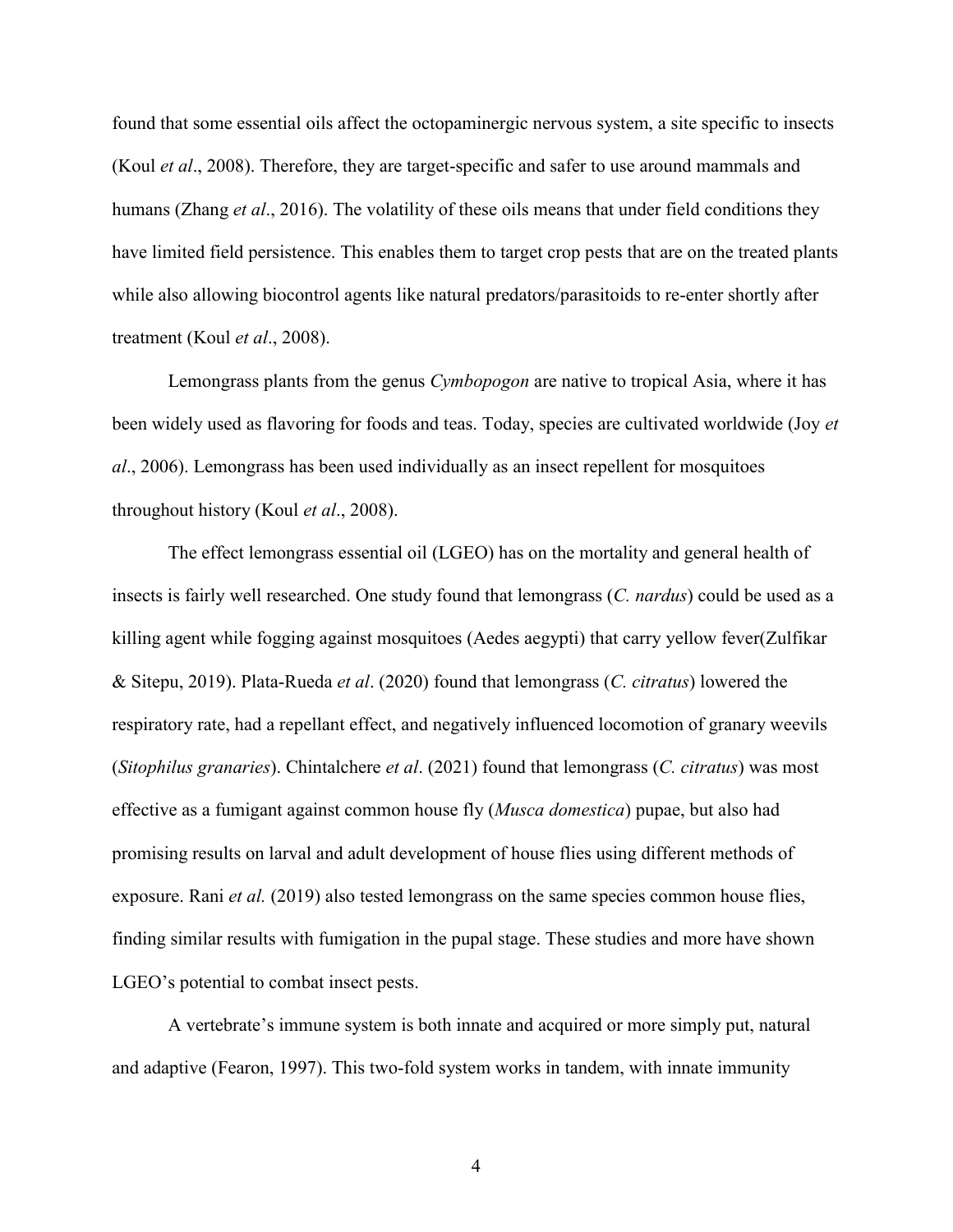responding immediately and immunity that is acquired active within the next several days to two weeks (Zimmerman *et al*., 2010). Innate immune systems contain receptors that preexist and cannot adapt any further. Whatever threat that is not eliminated by the innate system, triggers the acquired immune system. This system can clone receptors suitable to fight the infection. Once the infection is eradicated, the cloned receptors remain, building immunity against said infection in case of reinfection (Fearon, 1997). Insects historically were found to only have an innate immune system, meaning they were not able to build immunity as with an acquired immune system. However, recent evidence prompts further study into this issue as some Drosophila spp. have displayed transgenerational viral immunity in subsequent generations after parental priming (Mondotte *et al*., 2020).

The innate immune system of an insect operates within its open circulatory system, along with other processes, such as transportation of molecules and nutrients, thermoregulation, and ventilation through the tracheal system (Glenn *et al*., 2010). Here, hemolymph pumps through a single dorsal vessel, alternating between pumping towards the head and towards the abdomen. The dorsal vessel opens on both ends into the open body cavity to allow the hemolymph to flow freely (Glenn *et al*., 2010). In doing so, the immune system can respond faster upon invasion (Dubovskiy *et al*., 2016). Hemolymph contains hemocytes, which are akin to blood cells in vertebrates.

Hemocytes can be categorized into five or six hemocyte types, depending on the source and insect order (Lavine & Strand, 2002; Strand, 2008; Pereira *et al*., 2018). The most common consensus for Lepidopterans includes granulocytes, plasmatocytes, spherulocytes, oenecytoids, and prohemocytes. Granulocytes and plasmatocytes are adhesive cells responsible for immune defenses. Strand *et al*. (2006) found that in some cases with Lepidopteran species, granulocytes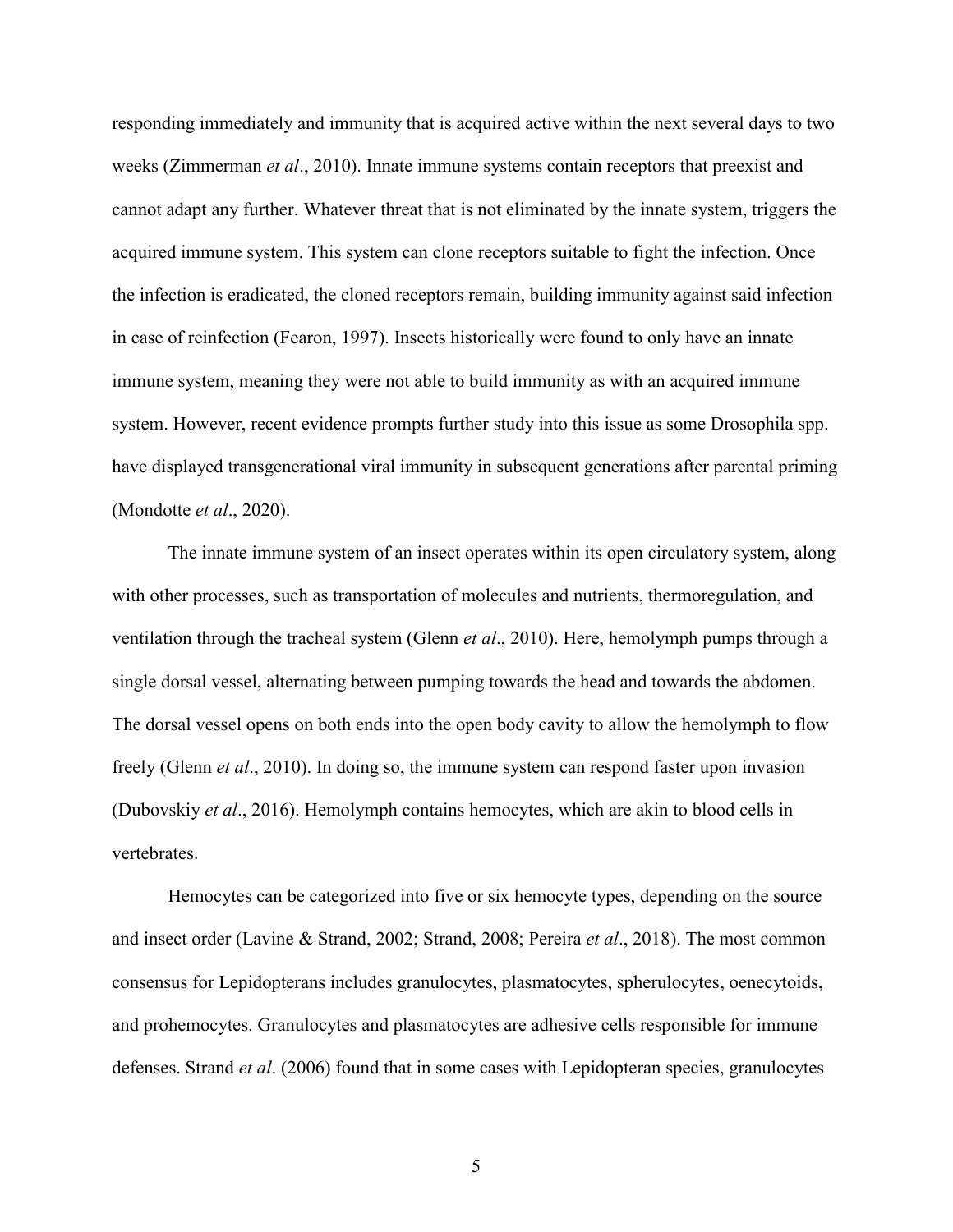are most efficient at phagocytosis while plasmatocytes are most efficient at encapsulation. Spherulocytes aid in transporting cuticle components (Lavine & Strand 2002; Tungjitwitayakul & Tatun, 2019). Oenecytoids release enzymes that catalyze prophenoloxidase (proPO), which aids the encapsulating hemocytes to start the melanization process (Lavine & Strand, 2002). Lepidopteran species also can have prohemocytes. These cells are considered stem cells as they can differentiate into required cell types if an immune system is triggered (Baghban *et al*., 2018).

When an innate immune system is triggered, the number of hemocytes in the circulatory system increases to perform the immune defenses. For convenience, innate responses are divided into two categories: humoral and cellular defenses. Hemocytes have been found to provide some resources necessary for humoral strategies (Strand, 2008), so the distinction between the two categories is blurred regarding functionality.

The predominant feature of humoral defenses involves molecules, e.g., proteins and antimicrobial peptides, that act as the first line of defense (Sheehan *et al*., 2018), but also incorporates hemolymph clotting and melanization. Hemolymph clots the entry wound via a transglutaminase cascade, which is activated rapidly and simultaneously with the prophenoloxidase (proPO) system (Sheehan *et al*., 2018). The proPO system cascade is catalyzed by the phenoloxidase enzyme produced and secreted by hemocytes (Sheehan *et al*., 2018), specifically oenecytoids in Lepidopteran species (Strand, 2008). The proPO cascade leads to the production of melanin at the injury site (Wojda, 2017). The humoral defense of melanization is not only an important immune function but also is responsible for exoskeleton coloration and sclerotization during ecdysis (Vilmos & Kurucz, 1998). Melanization also occurs at the end of cellular defense encapsulation and nodulation (Wojda, 2017).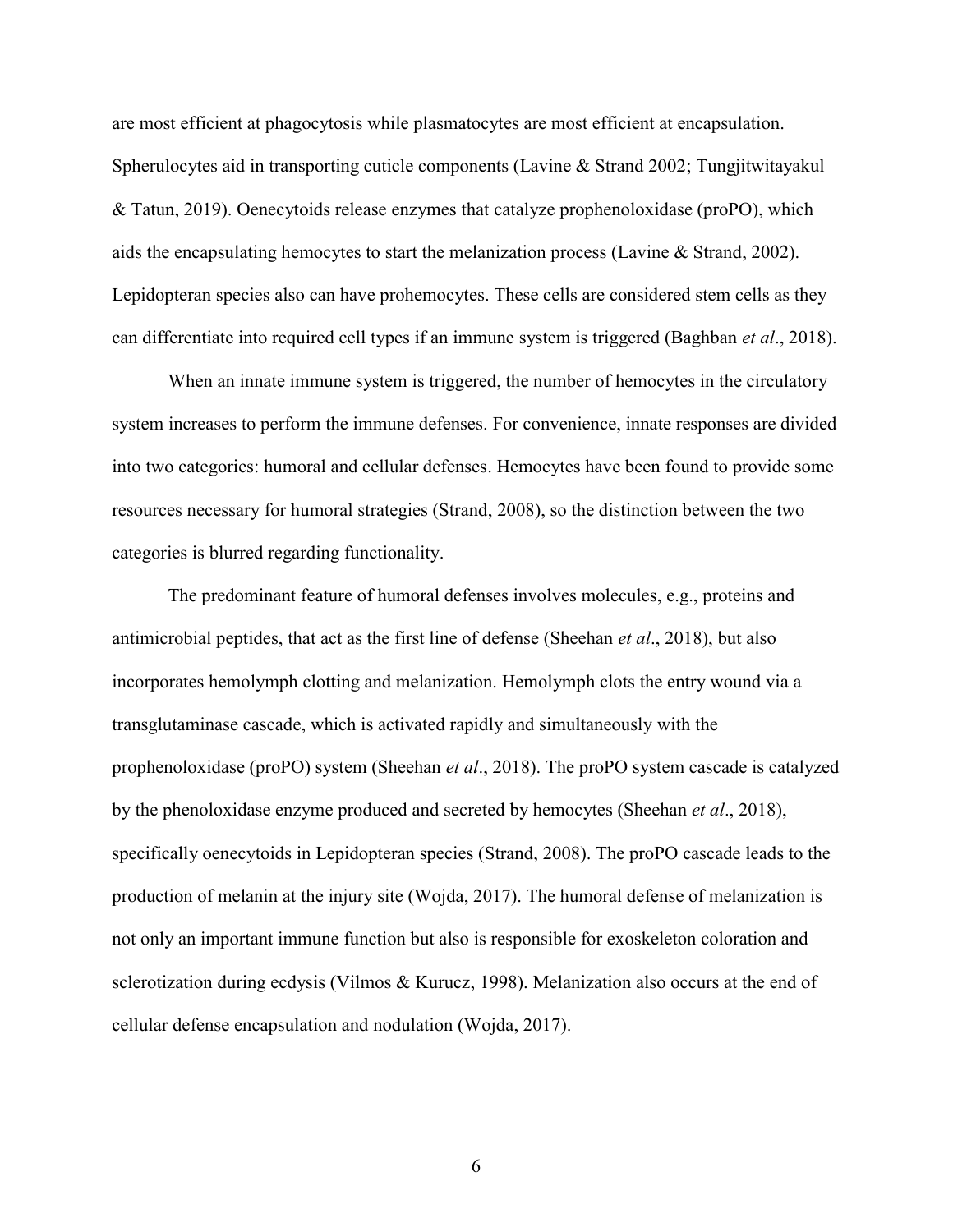Cellular defenses fully utilize hemocytes to perform either phagocytosis, nodulation, or encapsulation. Phagocytosis is the process where individual cells absorb small particles of bacteria and yeasts, or abiotic agents used for experimentation, e.g., chromatography beads and ink particles (Lavine & Strand, 2002; Strand, 2008). Within an hour of engulfment, the hemocyte can digest the target particle (Rosales, 2010). Nodulation and encapsulation refer to groups of hemocytes adhering to and layering around foreign invaders to suffocate them (Strand, 2008). These processes have been observed to begin fifteen minutes after invasion (Dubovskii *et al*., 2010). Nodulation typically forms around small clusters of bacteria, while encapsulation forms around larger pathogens like nematodes and parasitoid eggs (Lavine & Strand, 2002). Plasmatocytes and granulocytes have been noted in literature to be the only hemocytes with adhesion capabilities in Lepidopterans (Strand & Pech, 1995); therefore, they are the only ones used in capsule formation. In these defense actions, granulocytes create the first layer, and plasmatocytes form many layers on top of them (Lavine & Strand, 2002). A final layer of granulocytes forms to prohibit further plasmatocyte adhesion (Strand, 2008). At this point, phenoloxidase is released from oenecytoids to begin the proPO cascade for production of melanin (Dubovskiy *et al*., 2010).

Although the aforementioned studies of LGEO causing mortality and developmental issues have deemed the oil fit for a biopesticide ingredient, there is no research on how LGEO affects insect immune systems. My study objective was to test the effects of LGEO on the immune response of a model insect species. I asked three specific questions: (i) will LGEO lower the cell response in a triggered immune system, (ii) will LGEO impair phagocytosis, and (iii) if LGEO affects insect immune system, what would be the active ingredient responsible for such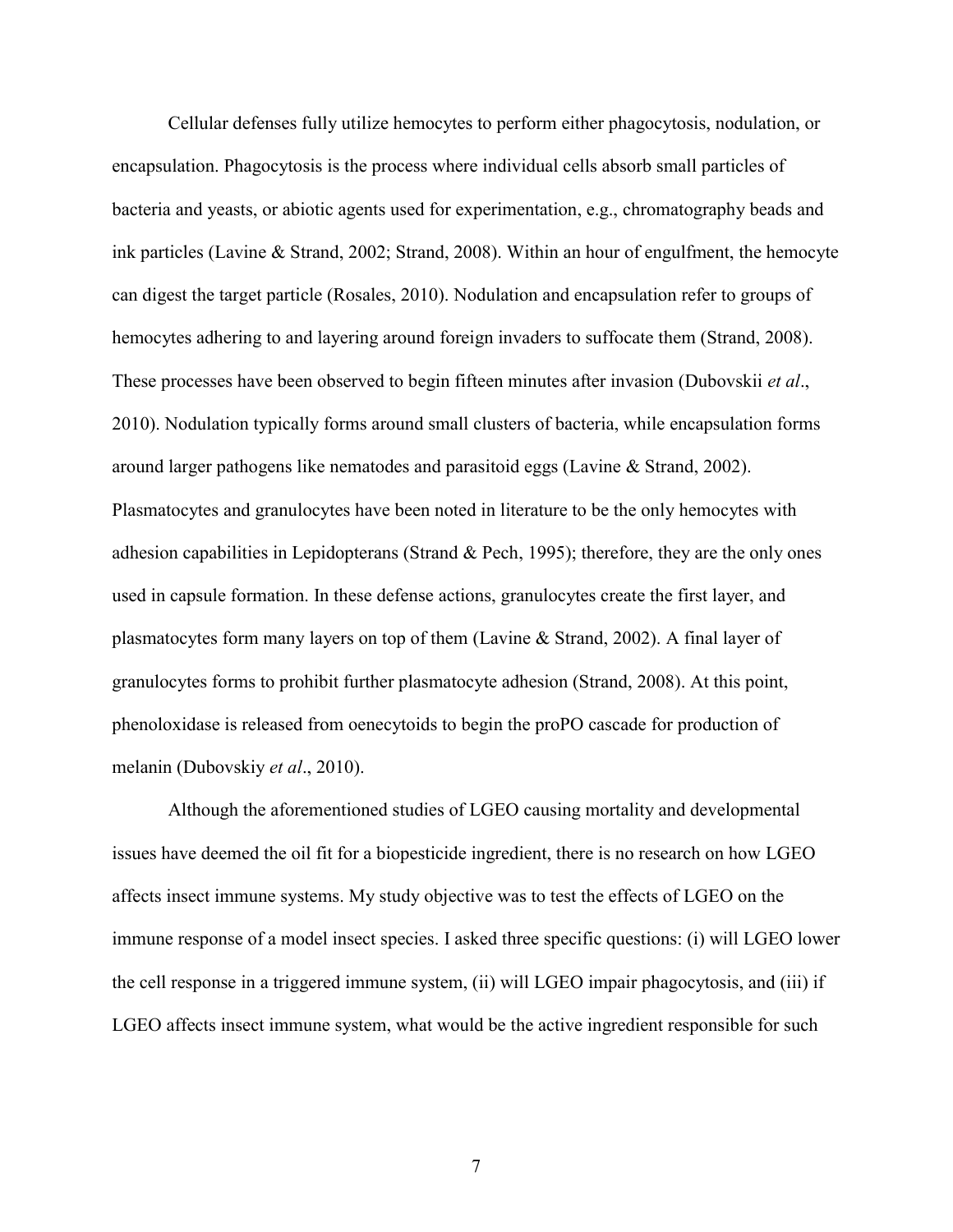effects? The answers to these questions may show potential for LGEOs to be used in or as a biopesticide.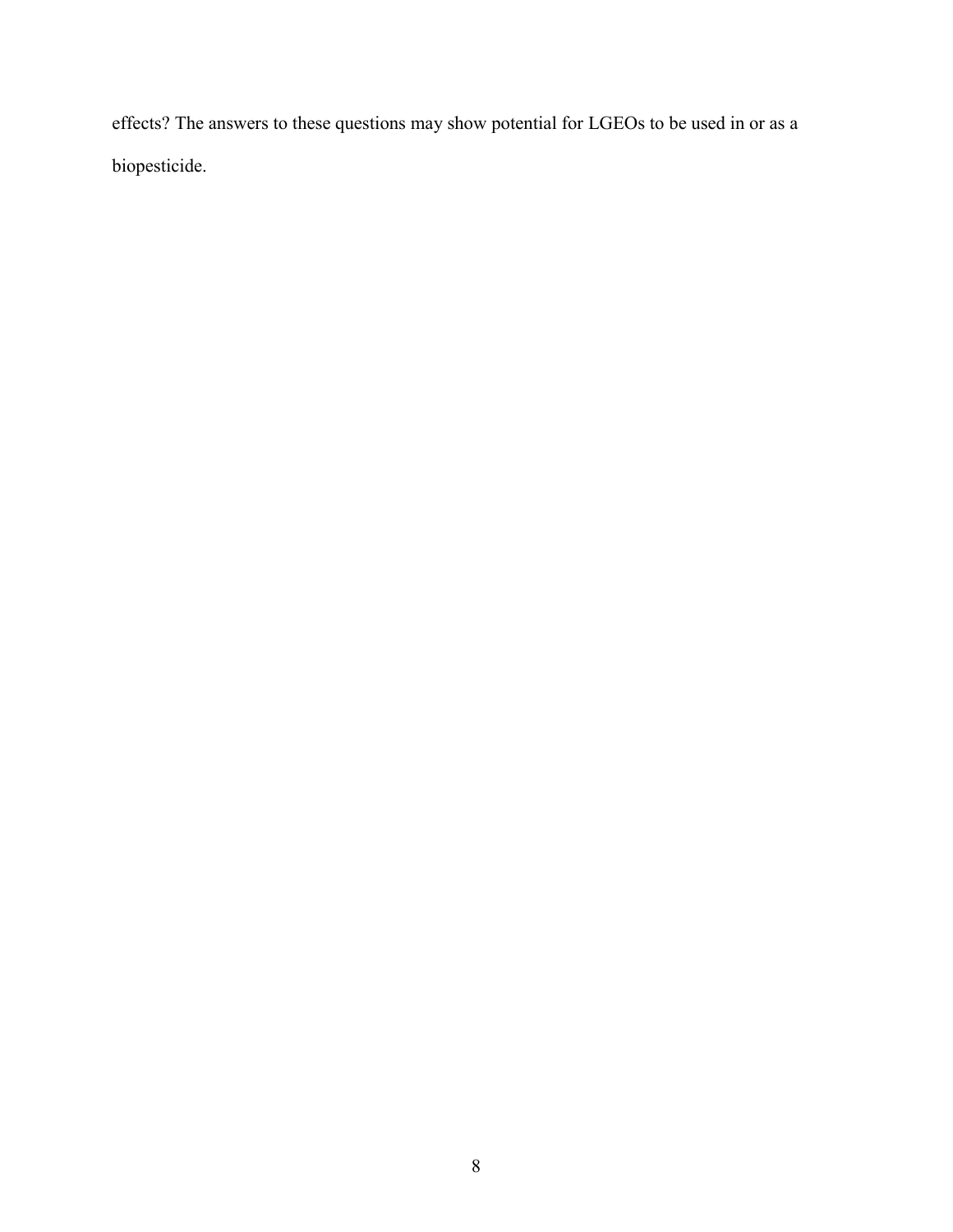#### **METHODS**

#### **Materials**

I used *Galleria mellonella* larvae, i.e., greater wax moth, from the insect order Lepidoptera and family Pyralidae. This insect is a pest on honeybee hives, where it feeds on wax combs during its larval stage (Wojda *et al*., 2020). *G. mellonella* has become a model study species in toxicology and immunology (Allegra *et al*., 2018; Pereira *et al*., 2018). This species is found worldwide and is simple to rear and perform experiments on (Wojda, 2017).

I purchased the larvae in their seventh instar stage from Knutson's Live Bait in Brooklyn, Michigan. After being separated into ventilated jars of approximately 60 larvae with prepared diet, I stored the jars in unlit incubators (VWR Scientific Products, Model 2005) set at 30°C and 80% relative humidity. For the diet, I combined 37ml of glycerin USP 99.5% (Humco), 25ml of C&H brand pure granulated cane sugar, and 25ml of purified water. This solution was heated in a low-power microwave for ~20 seconds, stirred thoroughly to dissolve the sugar, and poured into 400 ml of Gerber multigrain cereal. The cereal contains vitamins (A, B1, B2, B3, B6, B12, C, and E) and minerals (calcium, iron, phosphorus, and zinc) necessary for high-quality larval health. I placed this mixture in a one gallon ZipLock bag and kneaded it by hand for two minutes until the cereal was consistently saturated with liquid ingredients. The diet could be stored in a refrigerator at 4°C for up to two months.

I used two chemicals in the injections procedure (below): black Sumi ink and LGEO. Yasutomo black Sumi ink was centrifuged for five minutes to draw large particles down. Using a pipette, I pulled up 40µl of supernatant and added it to a separate microcentrifuge tube with 60µl of distilled water to form a 40% concentration. This concentration was found to be the most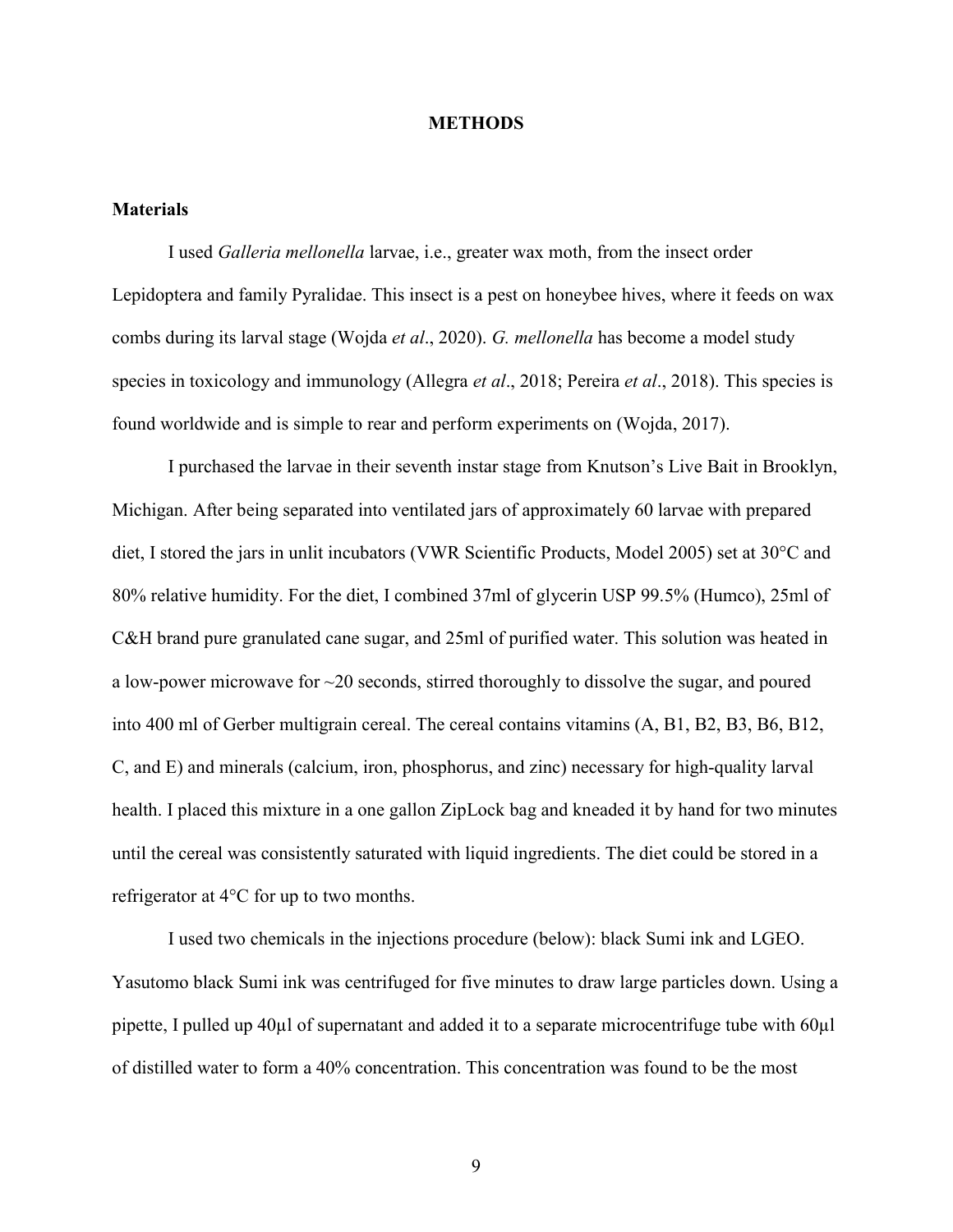effective as an artificial immune trigger that mimics bacterial infection in prevous work (Haszcz, 2016).

LGEO, i.e., *C. flexuosus*, purchased from NOW Foods, was stored at 4°C in the original glass packaging. To find the most effective doses, LGEO dissolved in cholesterol-free vegetable oil was applied at various concentrations. Control larvae received vegetable oil only. Cholesterol-free vegetable oil was selected because this species does not produce cholesterol and adding it into their system would affect the physiology of the larvae and could skew the results of my experiment.

Anticoagulant buffer was made from 0.157g NaOH, 0.435g NaCl, 0.315g citric acid, and 0.253g Na2EDTA. I purchased the NaOH and NaCl from Sigma-Aldrich, and the citric acid and Na2EDTA from Thermo Fisher Scientific. These were weighed using an Ohaus Galaxy 1600 scale and mixed. To obtain the final product at a volume of 40 mL, distilled water was added, vortexed, and acidity tested to ensure a final pH of 4.58. I combined 2mg of acto-neutral red dye (Difco Laboratories, Detroit, MI) and 1mL of anticoagulant to obtain a neutral stain. This stain was used to prevent hemolymph from clotting and to add pigment to hemocytes for easier identification under a microscope.

#### **Injections Procedure**

The following injections procedure was the initial step in mortality assays and differential hemocyte count experiments. I randomly selected two groups of 10–15 larvae to anesthetize in tap water for 15 minutes. Individual larvae were removed from the water, blotted dry, and injected with their respective chemicals using a Hamilton microliter syringe (24G/2"/30°) into one proleg of the first or second set. For the control group, each larva was injected with 5µl of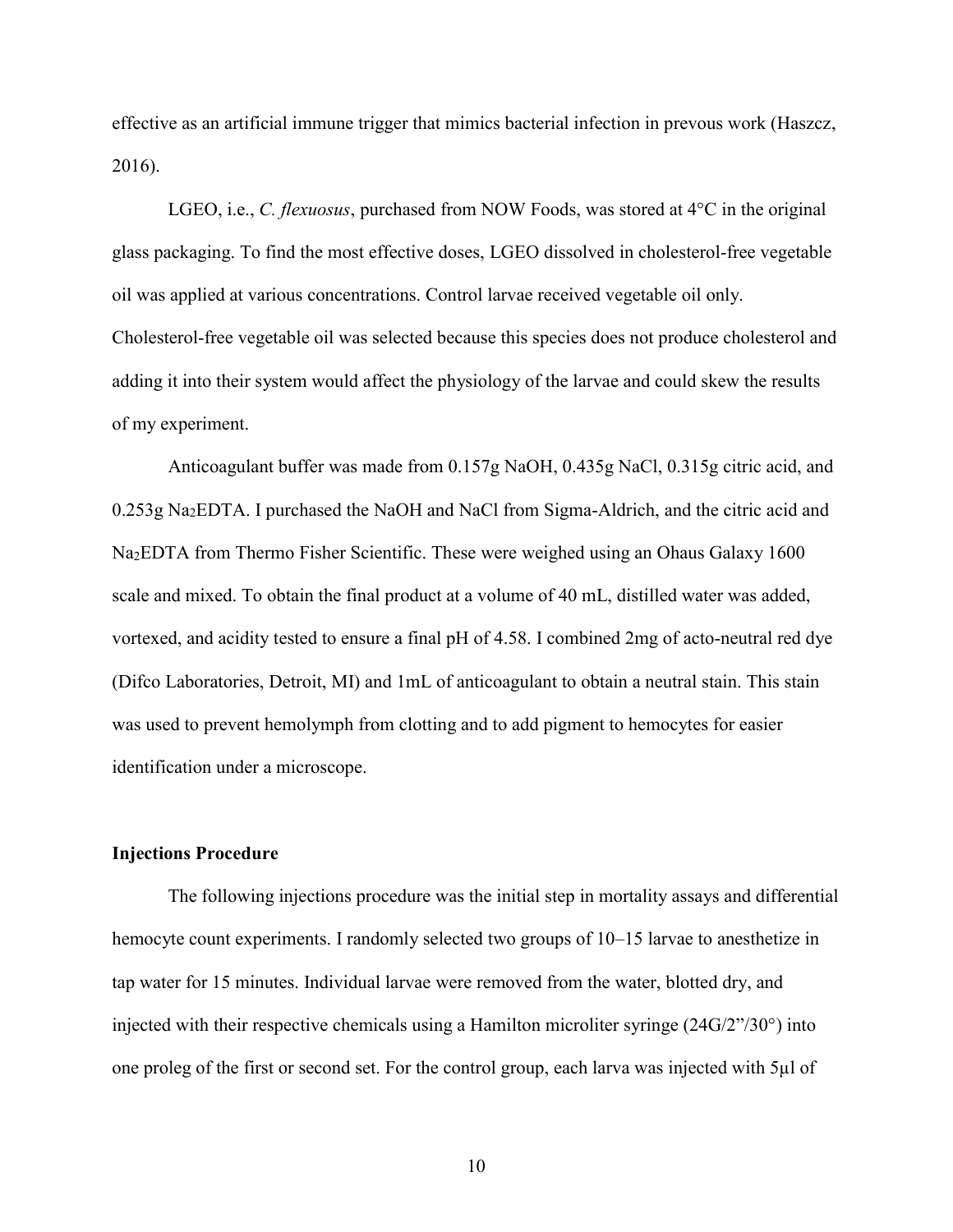$40\%$  Sumi ink /  $60\%$  dH<sub>2</sub>O (Haszcz, 2016) and 5µl of 100% vegetable oil. The experimental group was injected with 5µl of Sumi ink and 5µl of tested LGEO concentration. After both injections, each larva was gently rolled to ensure that the chemicals spread throughout the body cavity. I stored the injected larvae in a clean ventilated jar and inside the incubator for four hours (as in Haszcz, 2016), after which one of the following two experiments was performed.

#### **Experiment One: Mortality Assays**

Because I wanted to observe LGEO's effect on the physiology of the test subject, it was important to keep the oil concentrations below the lethal level.To that end, mortality assays were performed by injecting the larvae with LGEO and ink and calculating the mortality rate after the four hour incubation period following injections. Larvae that reacted when disturbed were counted as alive. Concentrations of lemongrass in cholesterol-free vegetable oil at percentages of 1.25, 2.5, 5, 10, 20, 30, 40, and were applied along with the previously mentioned Sumi ink concentration. Vegetable oil alone was applied to the control larvae. Results from these experiments were plotted on a graph and inspected visually, or subjected to probit analysis. Concentrations of LGEO lower than LD<sup>10</sup> were used in subsequent experiments.

#### **Experiment Two: Differential Hemocyte Counts and Phagocytosis**

In preparation for both differential hemocyte counts and phagocytosis cell counts, I combined 4 $\mu$ l of neutral red stain and 40 $\mu$ l of anticoagulant buffer in 3–5 microcentrifuge tubes for the treated hemolymph to be placed. This mixture sat at room temperature for five minutes. Then a single treated larva was bled by carefully clipping off one proleg with micro iris scissors and pinching the body over a square of parafilm to place a few drops of hemolymph. I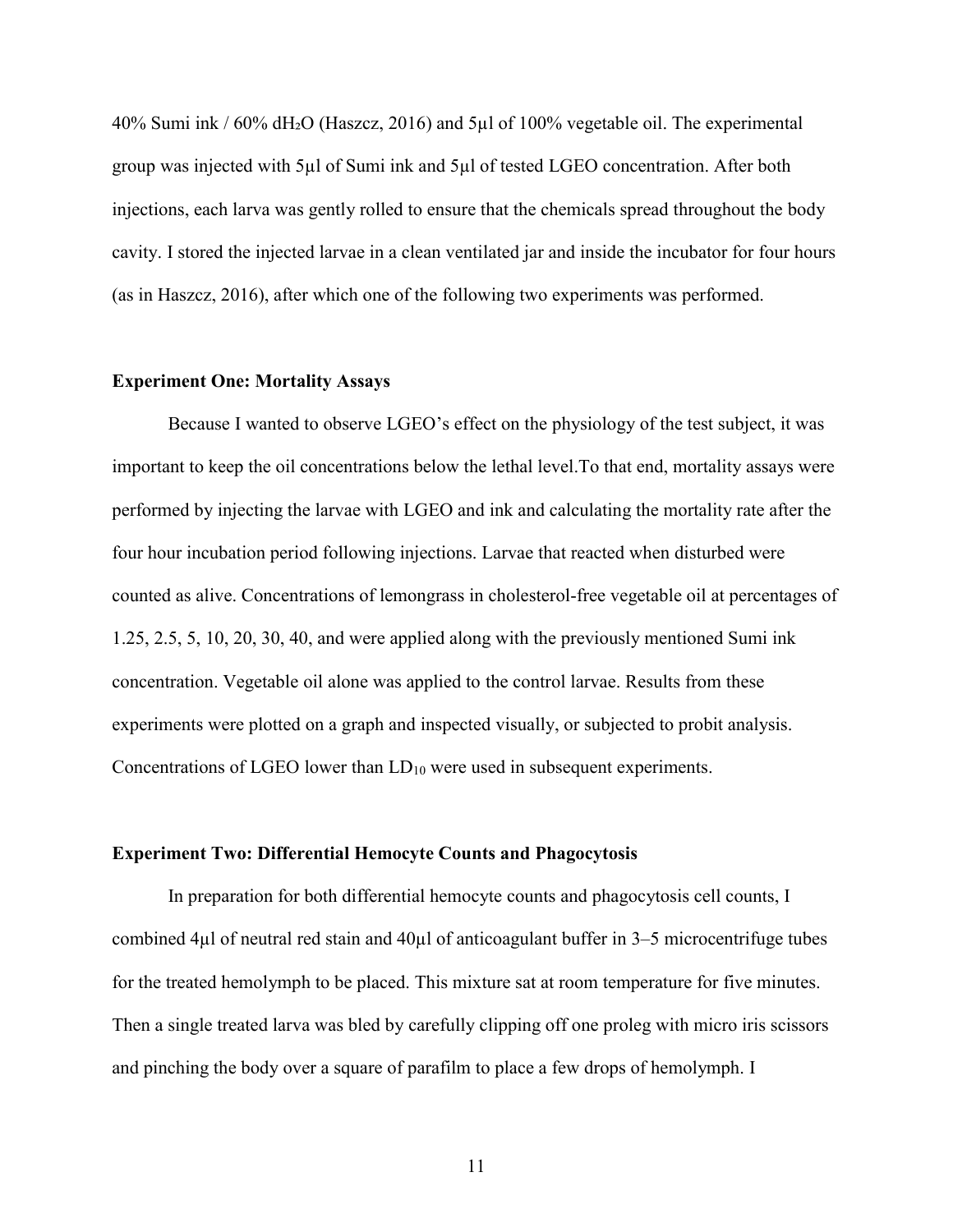immediately extracted 5µl of hemolymph with a micropipette and added it to one of the prepared microcentrifuge tubes with the stain and anticoagulant and then vortexed the tube. After resting for five minutes to allow staining of the cells, I pipetted  $10\mu$  of the mixture into each of the two chambers of an improved Neubauer hemocytometer covered with a Corning cover glass (thickness 1, 22 x 22mm). Each chamber had four quadrants, or grids, eight in total for one sample of hemolymph. The hemocytometer was then inspected under a Galen III microscope fitted with an oblique illumination filter (Peterson, 2019), which improved clarity and depth of field. In both tests, the cells that fell into the boundaries of one of the quadrants on the hemocytometer were counted boustrophedonically (i.e., left to right, down, right to left, down, and so on) through the four rows of the grid.

For differential hemocyte counts, total plasmatocytes, granulocytes, spherulocytes, and oenecytoids were counted individually using a tally counter. In my research, prohemocytes were not counted as they were too low in numbers. Based on probit analysis of larval mortality (see Results), I selected 0.625, 1.25, 2.5, and 5% of LGEO. Control larvae received vegetable oil only. In tandem with differential hemocyte counts, phagocytosis was evaluated.

Each of the cell types were counted in two groups: phagocytizing and not phagocytizing. To be considered phagocytizing, the cell must have one or more particles of black Sumi ink absorbed in its cytosol. The percentage of phagocytized versus not phagocytized was calculated for each lemongras essential oil concentration. All data from Experiment Two were averaged  $\pm$ SEM for each concetration and subjected to ANOVA followed by Tukey comparison of means.

#### **Delineation of Candidate for Active Ingredient of LGEO**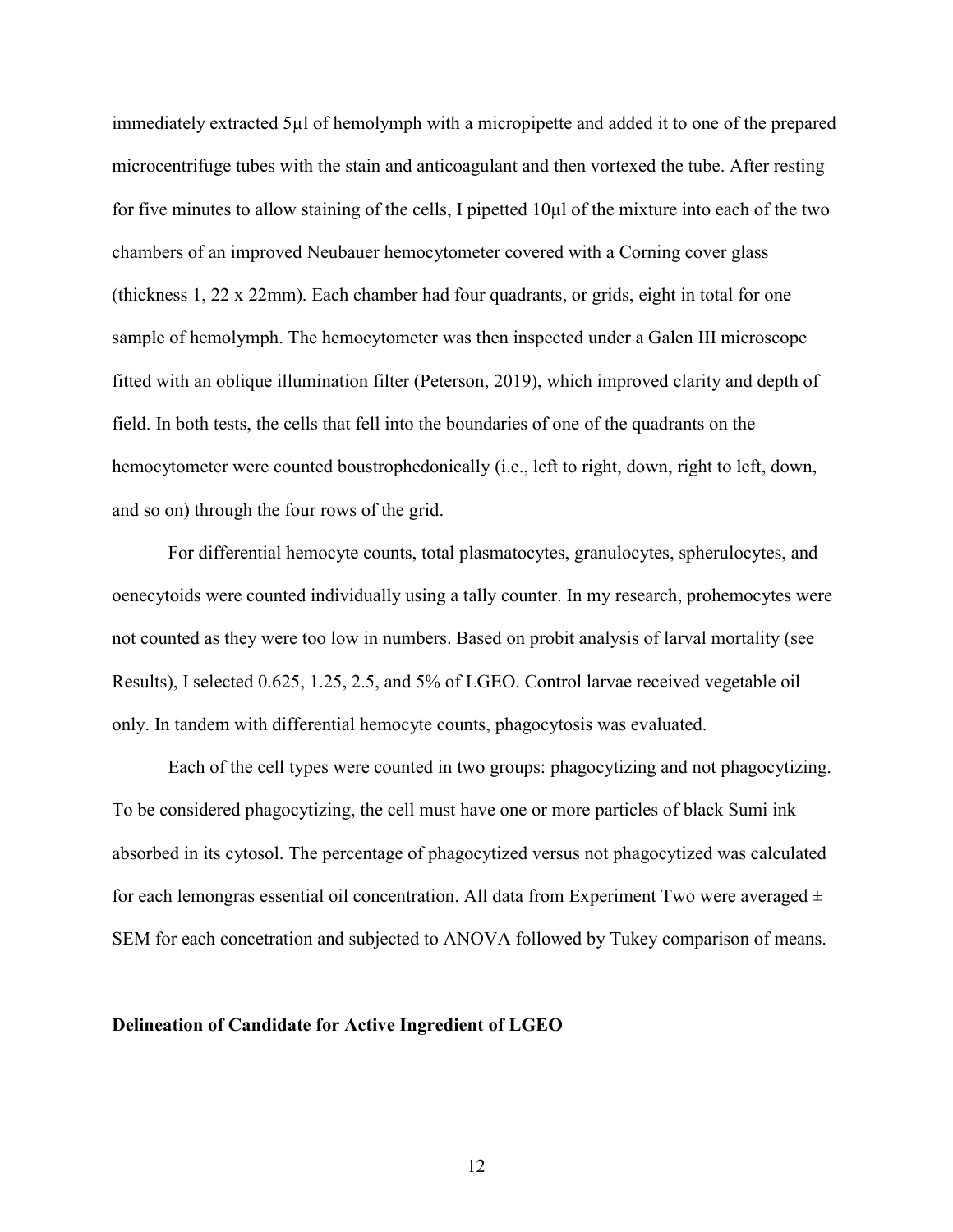To delineate biologically active substances that could be responsible for LGEO effects on Galleria immune system, I subjected the lemongrass oil to qualitative analysis by highperformance thin-layer chromatography as in Wagner and Bladt (1996). Based on Wagner and Bladt (1996), I selected citral for standards in this analysis. Briefly, a silica gel  $F<sub>254</sub>$  glass plate was washed with 100% methanol, air dried and spotted using a CAMAG Nanomat 4 HPTLC spotter. Five microliters of pure citral diluted in methanol at 0.5% and 0.125%, and five microliters of 1% and 5% of LGEO were applied on the plate.

The plate was developed in a horizontal CAMAG developing chamber for 10 minutes with a mobile phase made of toluene and ethyl acetate (93/7 v.v.). I air dried the plate under a hood for one hour and derivatized it in vanillin reagent. The derivatized plate was then heated at 100°C for 10 minutes on a CAMAG Plate Heater III, cooled and scanned using a Canon CanoScan 5200F flatbed scanner in white light.

#### **Statistical Analysis**

The data collected from the mortality assays was subjected to a probit analysis to find the  $LD_{10}$  and  $LD_{50}$  using Polo Plus, by LeOra Software.

For differential hemocyte counts and phagocytosis percentages, I used ANOVA followed by Tukey multiple comparison of means with the significance value at  $p < 0.05$ . The data was tested on GraphPad InStat and results were plotted with SigmaPlot.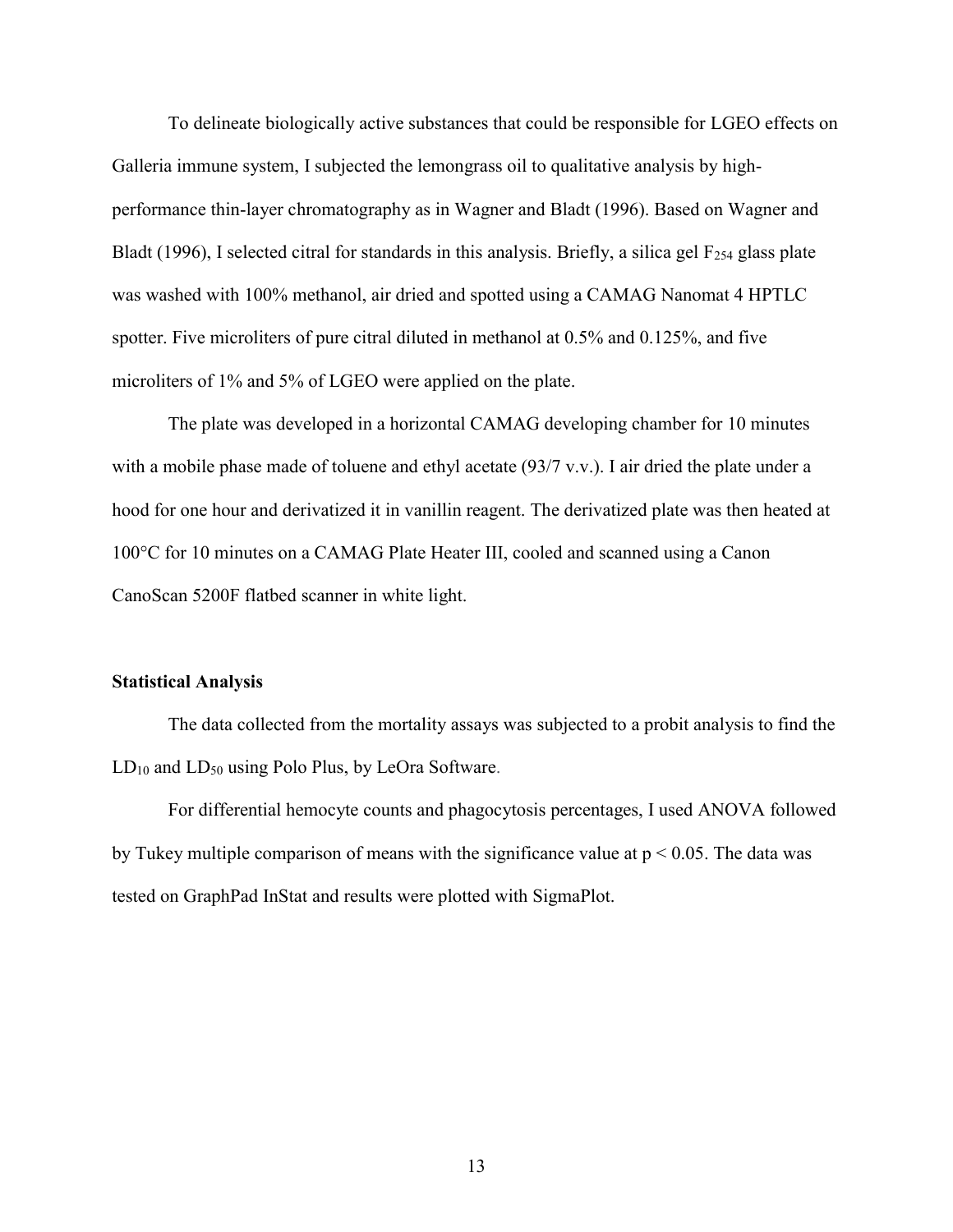#### **RESULTS**

#### **Experiment One**

Mortality of *Galleria mellonella* larvae was positively correlated to tested LGEO concentration (Figure 1). Visual inspection of the data plot (Figure 1) revealed that the control group had an average of 14% mortality. Concentrations  $\leq$  5% had a mortality rate ranging from approximately 29–40%, while concentrations  $\geq 10\%$  ranged between 52–100% mortality. For precise results, I subjected my data to a probit analysis to find the  $LD_{10}$  and  $LD_{50}$ . The  $LD_{10}$  was about 4% with a 95% confidence interval (CI) ranging from approximately 1.6 to 6.6%. The  $LD_{50}$  was about 15% with a 95% CI ranging from roughly 10.5 to 20.3% (Table 1). LD10 is widely accepted in experiments studying physiological responses (Beggel *et al*., 2010). For that reason, I selected concentrations 0.625, 1.25, 2.5, and 5% LGEO for subsequent tests.



Figure 1. Mortality rate (%) based on dose-dependent injections of 5 µl LGEO in cholesterol-free vegetable oil into larvae challenged with 5  $\mu$ l 4:6 Sumi ink to dH<sub>2</sub>O. The zero-concentration solution was 100% cholesterol-free vegetable oil.  $N = 15-17$  larvae per data point.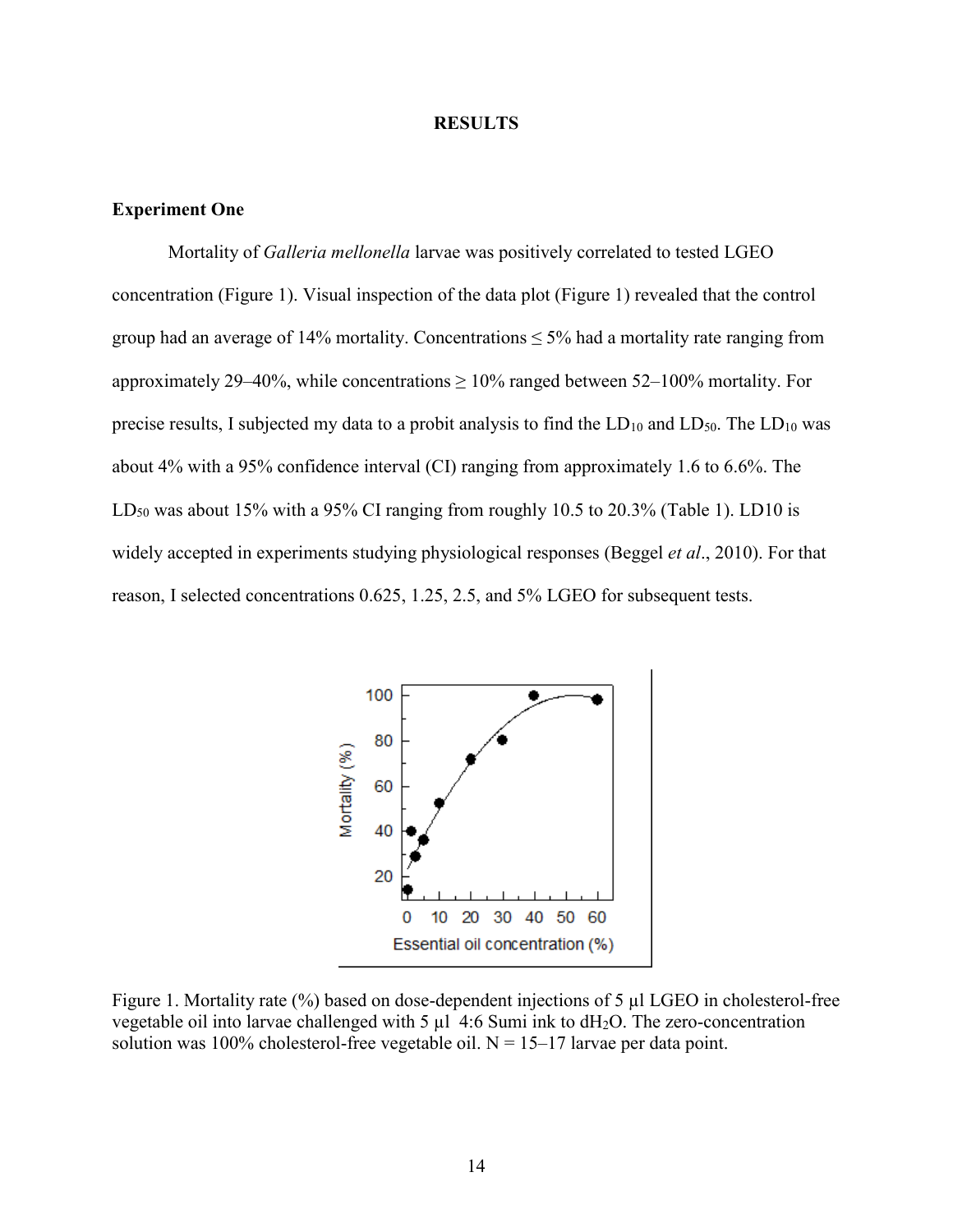Table 1. Probit analysis of LGEO mortality data.

|           | Slope LD <sub>10</sub> (95% CI) % concentration LD <sub>50</sub> (95% CI) % concentration |                           |       | Df |
|-----------|-------------------------------------------------------------------------------------------|---------------------------|-------|----|
| 282 2.244 | $4.072(1.618-6.616)$                                                                      | $15.164(10.469 - 20.270)$ | 7.768 |    |

#### **Experiment Two**

LGEO was effective at significantly lowering both plasmatocytes and granulocytes in triggered *Galleria mellonella* immune systems (Figure 2a–b). In the control group, plasmatocytes (Figure 2a) occurred at a rate of  $10.25 \times 10^5$  cells per ml of hemolymph. LGEO treatments significantly decreased plasmatocyte counts from about  $9 \times 10^5$  cells per ml of hemolymph to about  $4 \times 10^5$  cells per ml of hemolymph in a dose-dependent manner. Granulocytes (Figure 2b) had a similar trend in being negatively correlated with LGEO treatments, starting with the control having  $51.04 \times 10^5$  cells per ml of hemolymph. The treatment groups significantly decreased in granulocyte numbers from approximately  $32 \times 10<sup>5</sup>$ cells per ml of hemolymph to nearly  $27 \times 10^5$  cells per ml of hemolymph in a dose-dependent manner. At 1.25, 2.5, and 5% LGEO concentrations, the decrease in individual plasmatocyte and granulocyte counts was statistically significant ( $p < 0.05$ , ANOVA followed by Tukey multiple comparison of means test).

The trends for spherulocytes and oenecytoids differed from the trends seen in plasmatocytes and granulocytes. The control count for spherulocytes (Figure 2c) was  $3.49 \times 10^{5}$ cells per ml of hemolymph. Spherulocyte counts in the treatment groups remained at approximately  $1.5 \times 10^5$  cells per ml of hemolymph throughout all tested LGEO concentrations.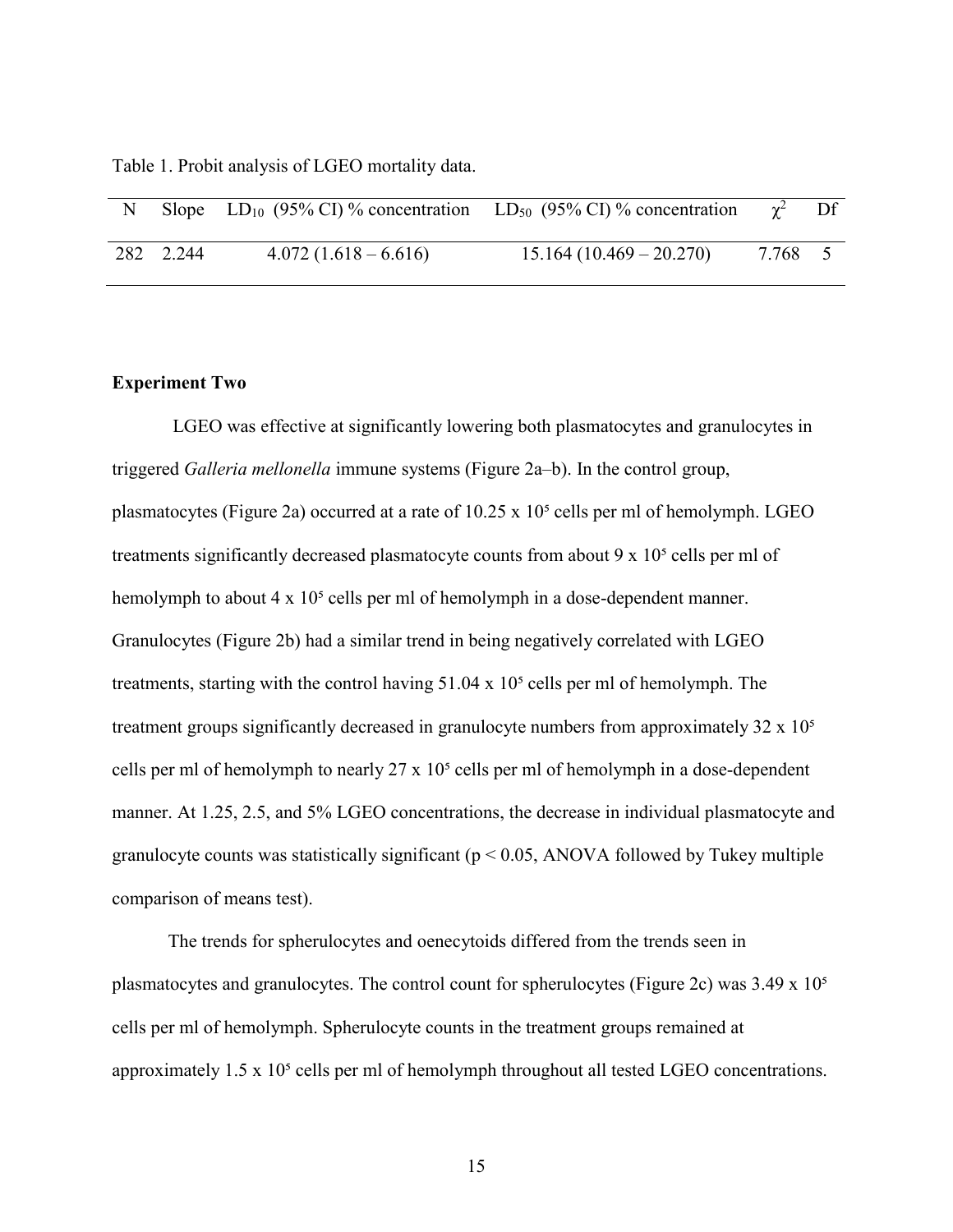All were considered statistically signficiant when compared to the control ( $p < 0.05$ , ANOVA followed by Tukey multiple comparison of means test). Oenecytoids (Figure 2d) were present at 6.5 x  $10<sup>5</sup>$  cells per ml of hemolymph in the control group. Only at 0.625% LGEO was there a statistically significant depletion in hemocyte numbers observed, with about  $1 \times 10^5$  cell per ml of hemolymph (p < 0.05, ANOVA followed by Tukey multiple comparison of means test).



Figure 2. Plasmatocyte (a), granulocyte (b), spherulocyte (c), and oenecytoid (d) counts in response to dose-dependent injections of LGEO in *Galleria mellonella* immune systems challenged with 40% Sumi ink. The zero-concentration solution was cholesterol-free vegetable oil. N = 15-35 larvae per data point. \* P < 0.05, \*\* P < 0.01, \*\*\* P < 0.001 in ANOVA followed by Tukey comparison of means.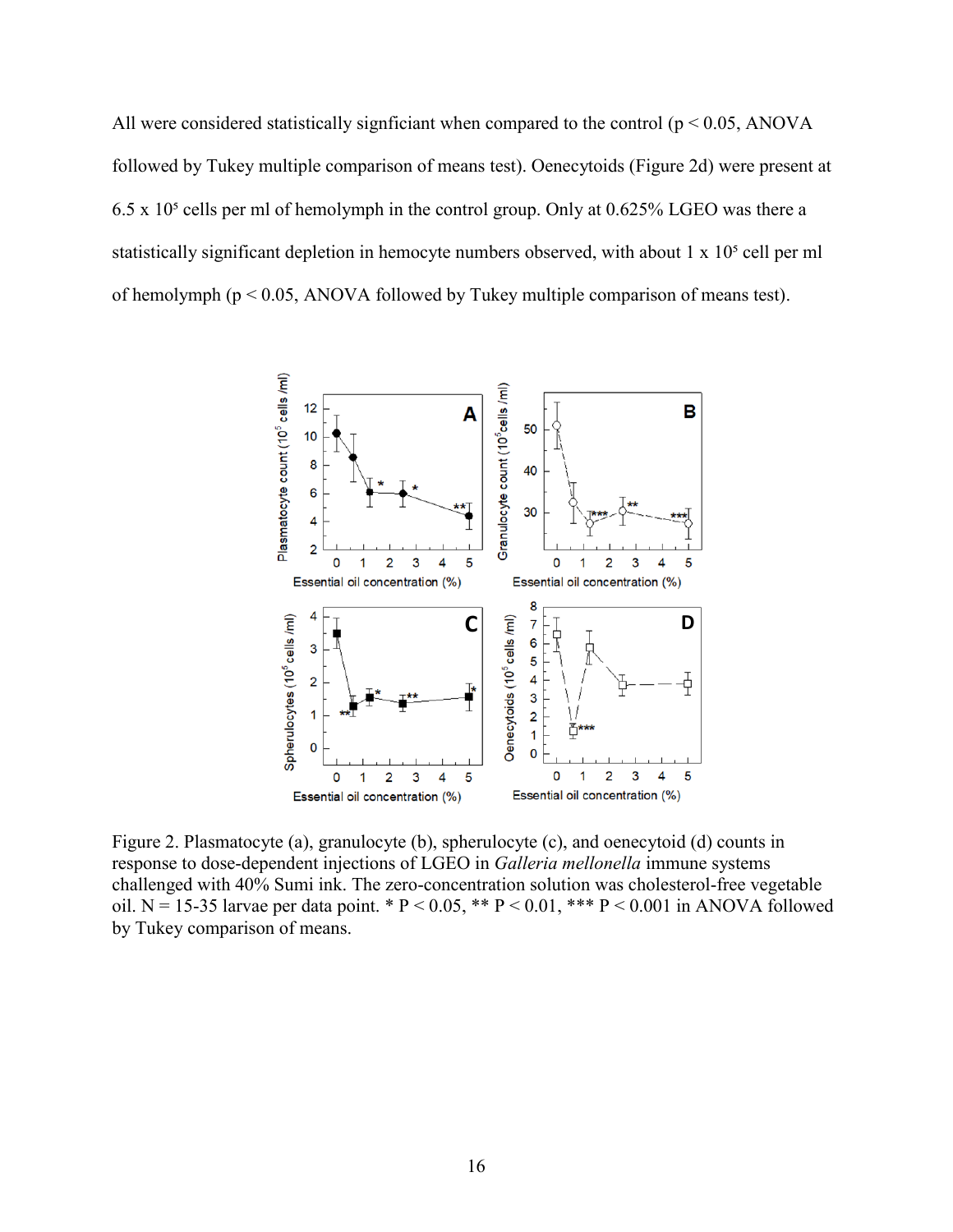The percentage of phagocytized cells appeared to not be affected by LGEO (Figure 3). The phagocytized cells in the treatment groups were all above 94%, indicating that phagocytosis still occurred at a high rate in the dose-dependent injections.

### **Qualitative High Performance Thin Layer Chromatography**

Qualitative HTPLC analysis indicated that citral was present in the lemongrass oil used in my study. Derivatized citral produced a band that collocated at Rf 0.55 with a massive band in the lanes containing derivatized LGEO (Figure 4).



Figure 3. Percent of phagocityzed cells in total hemocyte counts of dose-dependent injections of LGEO and 40% Sumi ink.  $N = 15$  larvae per data point.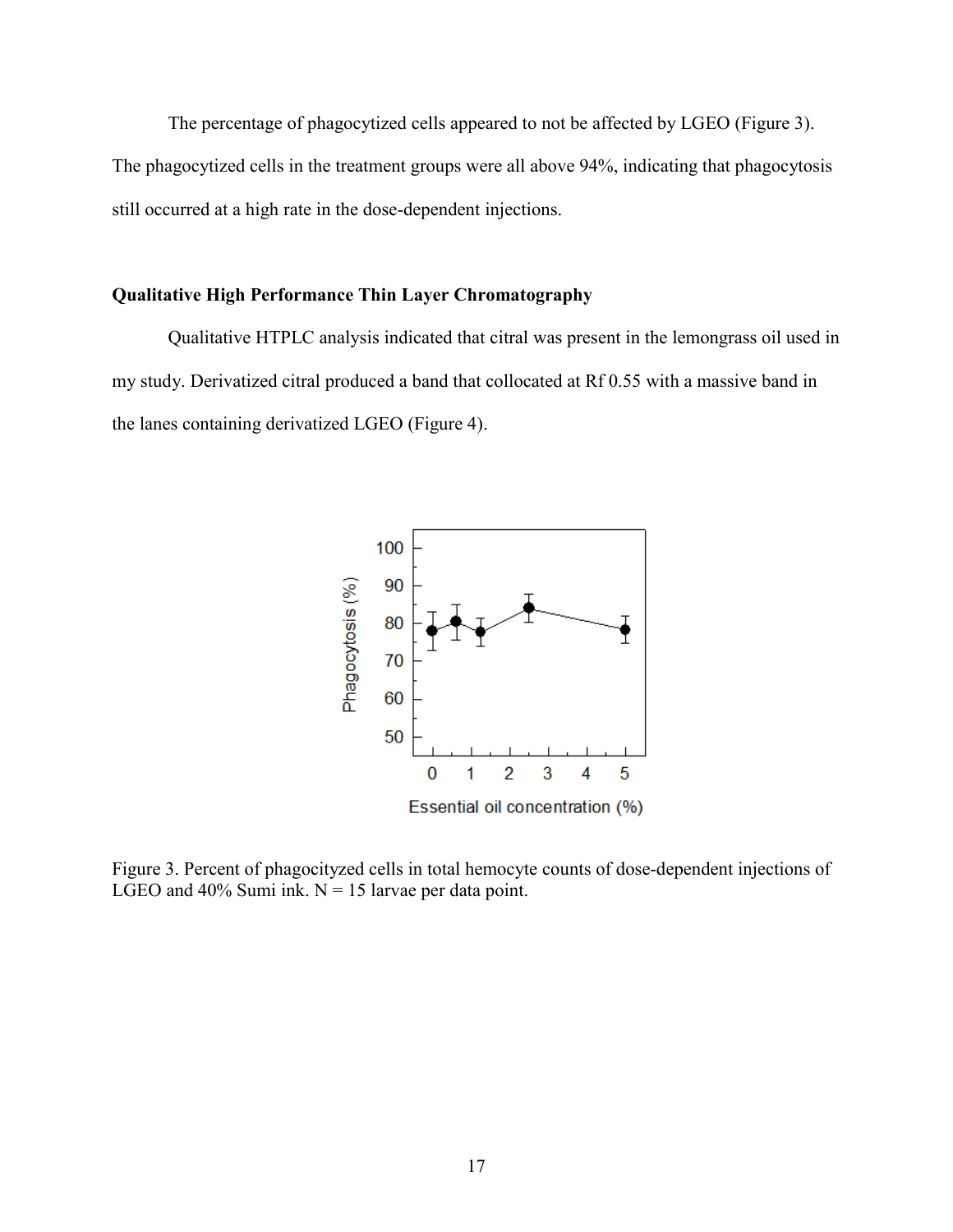

Figure 4. HPTLC plate confirming presence of citral in LGEO. Lanes: 0.5% citral (1), 0.125% citral (2), 1% LGEO (3), and 5% LGEO (4). All concentrations were dilluted in methanol. Plate was developed in 93:7 toluene to ethyl acetate and derivatized in vanillin reagent over heat. Citral standards collocate with the main ingredient of LGEO (arrow).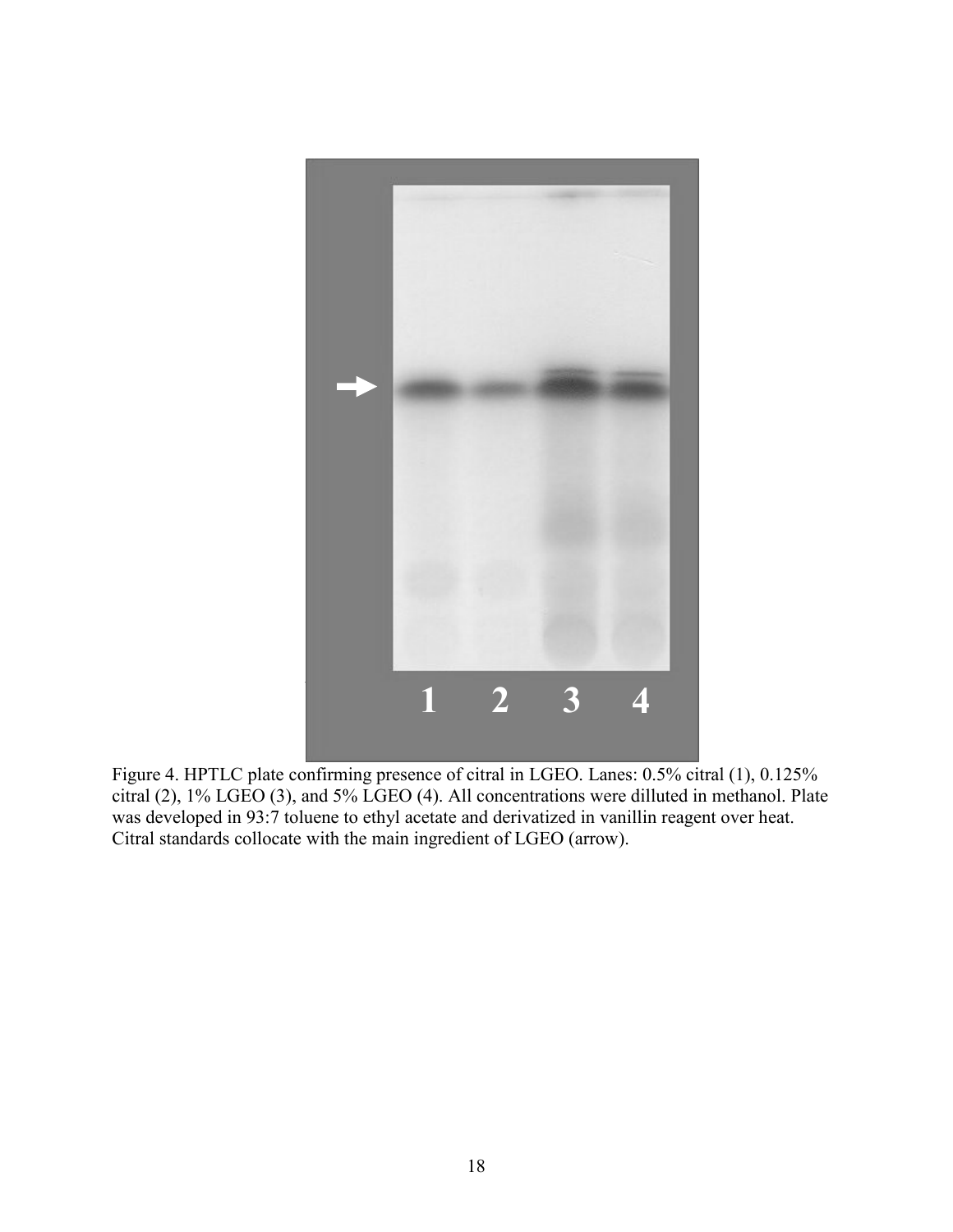#### **DISCUSSION**

In this study, I addressed whether LGEO had the potential to counteract cellular immune responses of *Galleria mellonella* larvae on two fronts: lowering circulating cells produced in a triggered immune system, and lowering the rate of phagocytosis. LGEO treatments were effective in lowering all four cell types that I examined, with statistically significant results for plasmatocytes, granulocytes, and spherulocytes in a dose-dependent manner. Oenecytoid numbers were lowered with treatments, but only one concentration yielded statistically significant results. However, due to the elevated oenecytoid numbers in the other concentrations, I can surmise that this significance is an outlier.

The rate of phagocytosis was not affected by dose-dependent LGEO treatments. However, the total hemocyte count was lowered, specifically plasmatocyte, granulocyte, and spherulocytes counts. These were the only cell types that I observed to display phagocytosis, correlating to results found in literature (Lavine & Strand, 2002; Peterson, 2019). I speculate that because of lowered hemocyte's numbers the total efficacy of phagocytosis was in fact lowered by the LGEO treatment. If studied further with the proper equipment and tools, the negative correlation would be likely observed with a decrease in phagocytosis rate in a dose-dependent manner.

The HPTLC analysis (Figure 4) shows that citral does make up the majority of the LGEO used in my tests. This is confirmed in literature by Wagner and Bladt (1996). Rice (2021) performed preliminary investigation of citral effects on differential hemocyte copunts in Galleria larvae, using the same methods that I used here with citral instead of LGEO. She observed that citral lowered numbers of circulating plasmatocytes, and was effective at lower concentrations.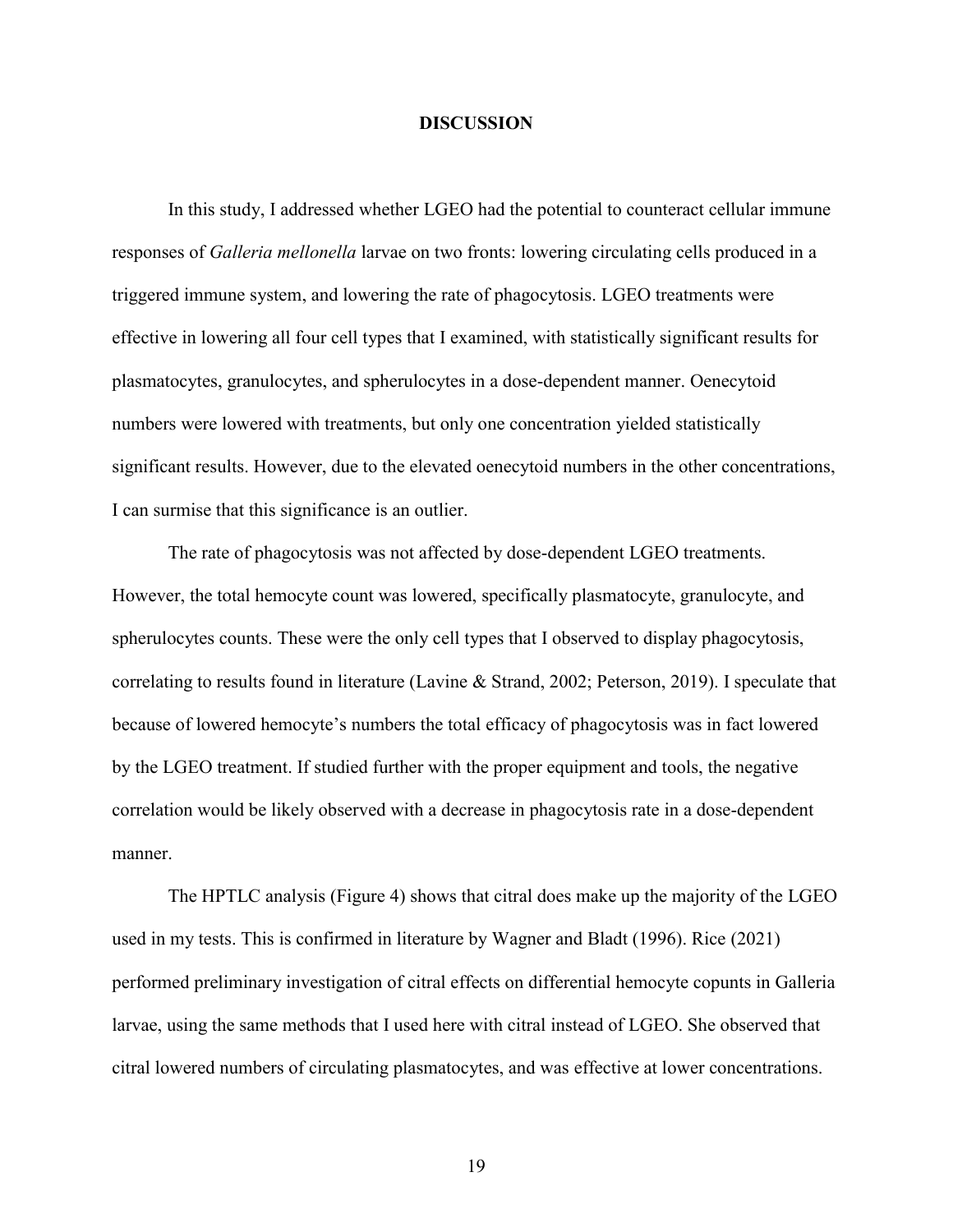This is, in a part, congruent with my findings, confirming that citral is responsible for lowering hemocyte numbers.

Rice (2021) also studied citral application methods and found that citral could influence hemocyte counts in Galleria when applied topically or by alimentary system. This raises the question about citral's potential as biopesticide. Specifically, if citral can lower levels of circulating hemocytes under field conditions, and, consequently, counteract encapsulation. Since shutting off this mechanism increases the chance of survival for the invader, citral could enhance biocontrol treatments used in IPM strategies against parasitic roundworm nematodes. Further studies are needed on lemongrass's and other essential oils' potential against insect immune systems.

Such studies have been recently undertaken in Dr. Pszczolkowski's lab and produced promising results. For example, invasion by a parasitoid can be mimicked by implantation of nylon implant into the hemocoel of the larvae. The larvae respond by encapsulation and melanization of the implant. Later, a video imaging system was used for measuring grey values of light passing through the implants (Rantala *et al*., 2002). In our experiments, citral injections prior to implant insertion inhibited implant melanization at doses as low as 0.3 µg/larva.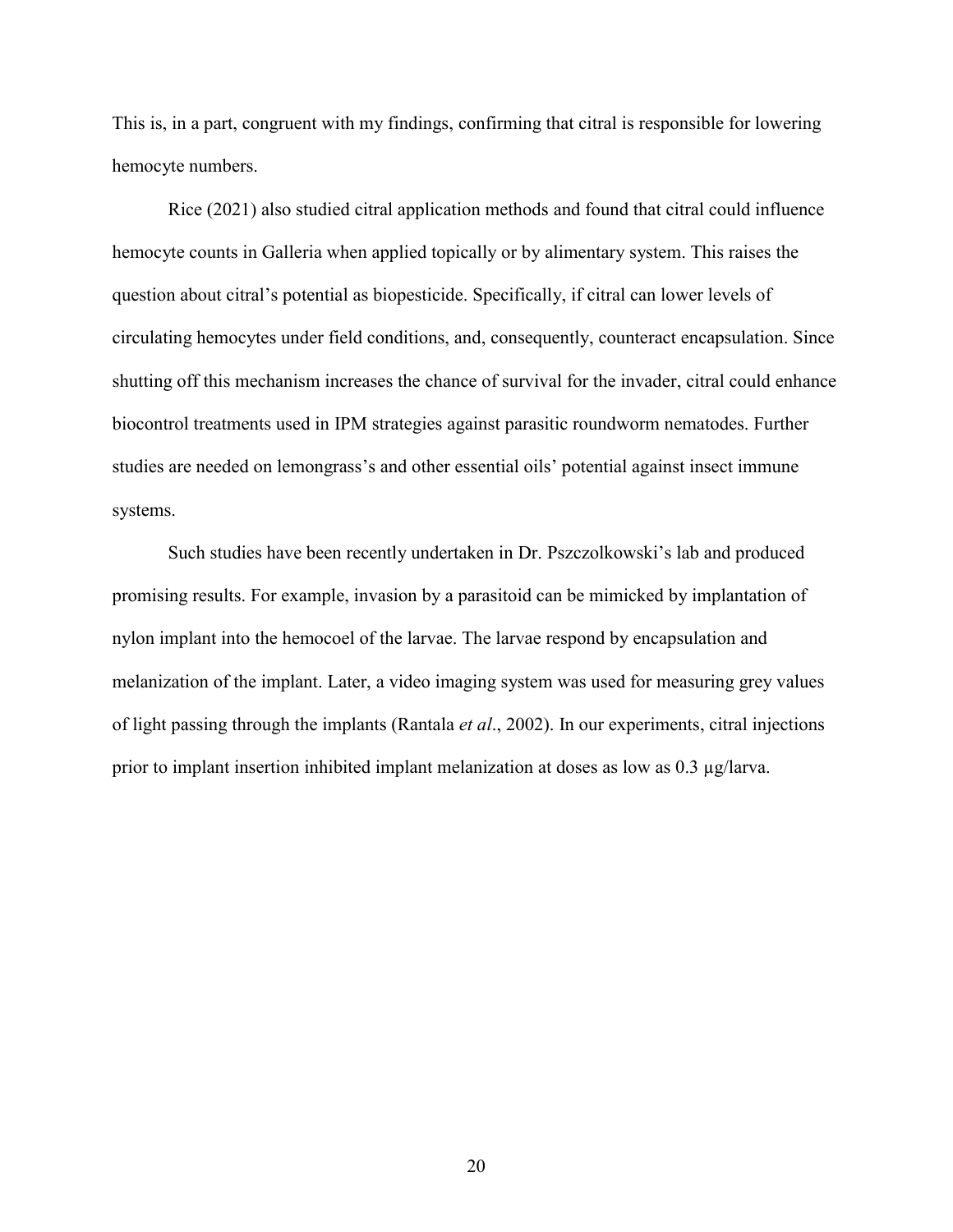#### **REFERENCES**

- Alavanja, M.C., Samanic, C., Dosemeci, M., Lubin, J., Tarone, R., Lynch, C.F., Knott, C., Thomas, K., Hoppin, J.A., Barker, J., Coble, J., Sandler, J.P. and Blair, A. (2003) Use of agricultural pesticides and prostate cancer risk in the Agricultural Health Study cohort. *American Journal of Epidemiology*, 157, 800–814.
- Alexandratos, N. and Bruinsma, J. (2012) *World agriculture towards 2030/2050: the 2012 revision*. Food and Agriculture Organization of the United Nations. https://www.fao.org/3/ap106e/ap106e.pdf.
- Allegra, E., Titball, R.W., Carter, J. and Champion, O.L. (2018) *Galleria mellonella* larvae allow the discrimination of toxic and non-toxic chemicals. *Chemosphere*, 198, 469–472.
- Arora, N.K., Verma, M., Prakash, J. and Mishra, J. (2016) Regulation of biopesticides: global concerns and policies. In N.K. Arora, Mehnaz S. and Balestrini R. (Eds.), *Bioformulations: for sustainable agriculture* (pp. 283–299). Springer.
- Atwood, D. and Paisley-Jones, C. (2017) *Pesticides industry sales and usage*. U.S. Environmental Protection Agency. https://www.epa.gov/sites/default/files/2017- 01/documents/pesticides-industry-sales-usage-2016\_0.pdf.
- Bailey, K.L., Boyetchko, S.M. and Längle, T. (2010) Social and economic drivers shaping the future of biological control: a Canadian perspective on the factors affecting the development and use of microbial biopesticides. *Biological Control*, 52, 221–229.
- Baghban, A., Sendi, J.J. and Zibaee, A. (2018) Effect of essential and non-essential elements on cellular immune system of cotton bollworm, Helicoverpa armigera Hübner (Lepidoptera: Noctuidae). *Invertebrate Survival Journal*, 15, 158–168.
- Beggel, S., Werner, I., Connon, R.E. and Geist, J.P. (2010) Sublethal toxicity of commercial insecticide formulations and their active ingredients to larval fathead minnow (*Pimephales promelas*). *Science of the Total Environment*, 408, 3169–3175.
- Berni, I., Menouni, A., El, I.G., Duca, R.C., Kestemont, M.P., Godderis, L. and Jaafari, S.E. (2021) Understanding farmers' safety behavior regarding pesticide use in Morocco. *Sustainable Production and Consumption*, 25, 471–483.
- Boedeker, W., Watts, M., Clausing, P. and Marquez, E. (2020) The global distribution of acute unintentional pesticide poisoning: estimations based on a systematic review. *BMC Public Health*, 20, 1–19.
- Braga, A.R.C., de Rosso, V.V., Harayashiki, C.A.Y., Jimenez, P.C. and Castro, Í.B. (2020) Global health risks from pesticide use in Brazil. *Nature Food*, 1, 312–314.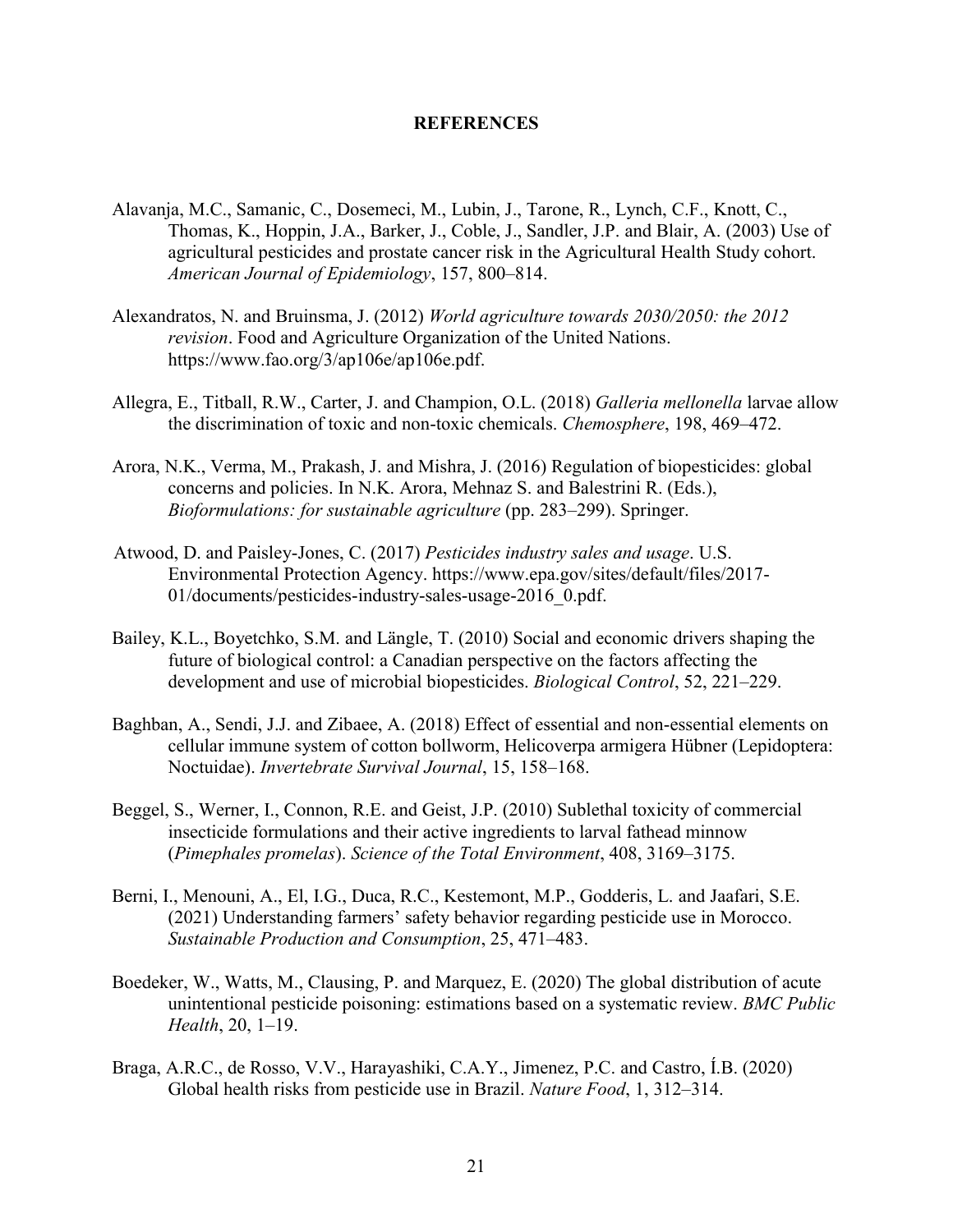- Caldas, E.D. and Jardim, A.N.O. (2012) Exposure to toxic chemicals in the diet: is the Brazilian population at risk? *Journal of Exposure Science and Environmental Epidemiology*, 22, 1– 15.
- Chintalchere, J.M., Dar, M.A., Raut, K.D. and Pandit, R.S. (2021) Bioefficacy of lemongrass and tea tree essential oils against house fly, *Musca domestica*. *Proceedings of the National Academy of Sciences, India Section B: Biological Sciences*, 91, 307–318.
- Crist, E., Mora, C. and Engelman, R. (2017) The interaction of human population, food production, and biodiversity protection. *Science*, 356, 260–264.
- Damalas, C.A., and Koutroubas, S.D. (2018) Current status and recent developments in biopesticide use. *Agriculture*, 8, 1–6.
- Dubovskii, I.M., Grizanova, E.V., Chertkova, E.A., Slepneva, I.A., Komarov, D.A., Vorontsova, Ya.L. and Glupov, V.V. (2010) Generation of reactive oxygen species and activity of antioxidants in hemolymph of the moth larvae *Galleria mellonella* (L.) (Lepidoptera: Piralidae) at development of the process of encapsulation. *Journal of Evolutionary Biochemistry and Physiology*, 46, 35–43.
- Dubovskiy, I.M., Kryukova, N.A., Glupov, V.V. and Ratcliffe, N.A. (2016) Encapsulation and nodulation in insects. *Invertebrate Survival Journal*, 13, 229–246.
- Fearon, D.T. (1997) Seeking wisdom in innate immunity. *Nature,* 388, 323–324.
- Geiger, F., Bengtsson, J., Berendse, F., Weisser, W.W., Emmerson, M., Morales, M.B., Ceryngier, P., Liira, J., Tscharntke, T., Winqvist, C., Eggers, S., Bommarco, R., Pärt, T., Bretagnolle, V., Plantegenest, M., Clement, L.W., Dennis, C., Palmer, C., Oñate, J.J., Guerrero, I., Hawro, V., Aavik, T., Thies, C., Flohre, A., Hänke, S., Fischer, C., Goedhart, P.W. and Inchausti, P. (2010) Persistent negative effects of pesticides on biodiversity and biological control potential on European farmland. *Basic and Applied Ecology*, 11, 97–105.
- Glenn, J.D., King, J.G. and Hillyer, J.F. (2010) Structural mechanics of the mosquito heart and its function in bidirectional hemolymph transport. *Journal of Experimental Biology*, 213, 541–550.
- Handford, C.E., Elliott, C.T. and Campbell, K. (2015) A review of the global pesticide legislation and the scale of challenge in reaching the global harmonization of food safety standards. *Integrated Environmental Assessment and Management*, 11, 525–536.
- Haszcz, K. (2016) *Impairing the insect immune system with plant-derived substances* [Unpublished master's thesis]. Missouri State University.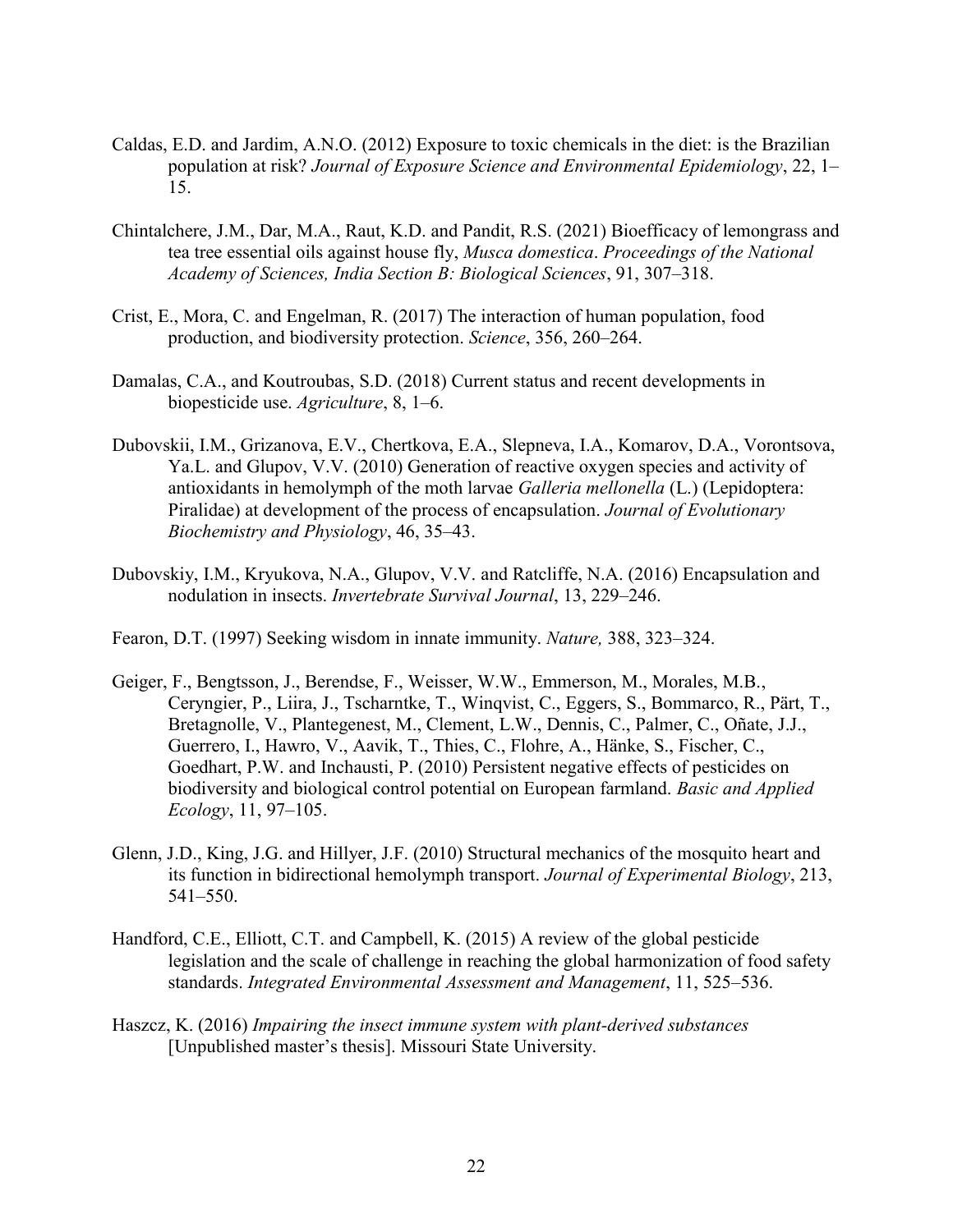- Hummelbrunner, L.A. and Isman, M.B. (2001) Acute, sublethal, antifeedant, and synergistic effects of monoterpenoid essential oil compounds on the tobacco cutworm, *Spodoptera litura* (Lep., Noctuidae). *Journal of Agricultural and Food Chemistry*, 49, 715–720.
- Johnsen, K., Jacobsen, C.S., Torsvik, V. and Sørensen, J. (2001) Pesticide effects on bacterial diversity in agricultural soils – a review. *Biology and Fertility of Soils*, 33, 443–453.
- Joy, P.P., Skaria, B.P., Mathew, S., Mathew, G. and Joseph, A. (2006) Lemongrass: the fame of Cochin. *Indian Journal of Arecanut, Spices and Medicinal Plants*, 8, 55–64.
- Jutsum, A.R., Heaney, S.P., Perrin, B.M. and Wege, P.J. (1998) Pesticide resistance: assessment of risk and the development and implementation of effective management strategies. *Pesticide Science*, 54, 435–446.
- Kendra, P.E., Montgomery, W.S., Niogret, J., Schnell, E.Q., Deyrup, M.A. and Epsky, N.D. (2014) Evaluation of seven essential oils identifies cubeb oil as most effective attractant for detection of *Xyleborus glabratus. Journal of Pest Science*, 87, 681–689.
- Koul, O., Walia, S. and Dhaliwal, G.S. (2008) Essential oils as green pesticides: potential and constraints. *Biopesticides International*, 4, 63–84.
- Kumar, J., Ramlal, A., Mallick, D. and Mishra, V., (2021) An overview of some biopesticides and their importance in plant protection for commercial acceptance. *Plants*, 10, 1185.
- Kumar, S. (2012) Biopesticides: a need for food and environmental safety. *Journal of Biofertilizers and Biopesticides*, 3, 1–3.
- Kumar, S. and Singh, A. (2015) Biopesticides: present status and the future prospects. *Journal of Fertilizers & Pesticides*, 6, 100–129.
- Lavine, M.D. and Strand, M.R. (2002) Insect hemocytes and their role in immunity*. Insect Biochemistry and Molecular Biology*, 32, 1295–1309.
- McKenzie, F.C. and Williams, J. (2015) Sustainable food production: constraints, challenges and choices by 2050. *Food Security*, 7, 221–233.
- Mondotte, J.A., Gausson, V., Frangeul, L., Suzuki, Y., Vazeille, M., Mongelli, V., Blanc, H., Failloux, A.B. and Saleh, M.C. (2020) Evidence for long-lasting transgenerational antiviral immunity in insects. *Cell Reports*, 33, 108506.
- Papachristos, D.P. and Stamopoulos, D.C. (2002) Repellent, toxic and reproduction inhibitory effects of essential oil vapours on *Acanthoscelides obtectus* (Say)(Coleoptera: Bruchidae). *Journal of Stored Products Research*, 38, 117–128.
- Pereira, T.C., De Barros, P.P., Fugisaki, L.R.D.O., Rossoni, R.D., Ribeiro, F.D.C., De Menezes, R.T., Junqueira, J.C. and Scorzoni, L. (2018) Recent advances in the use of *Galleria*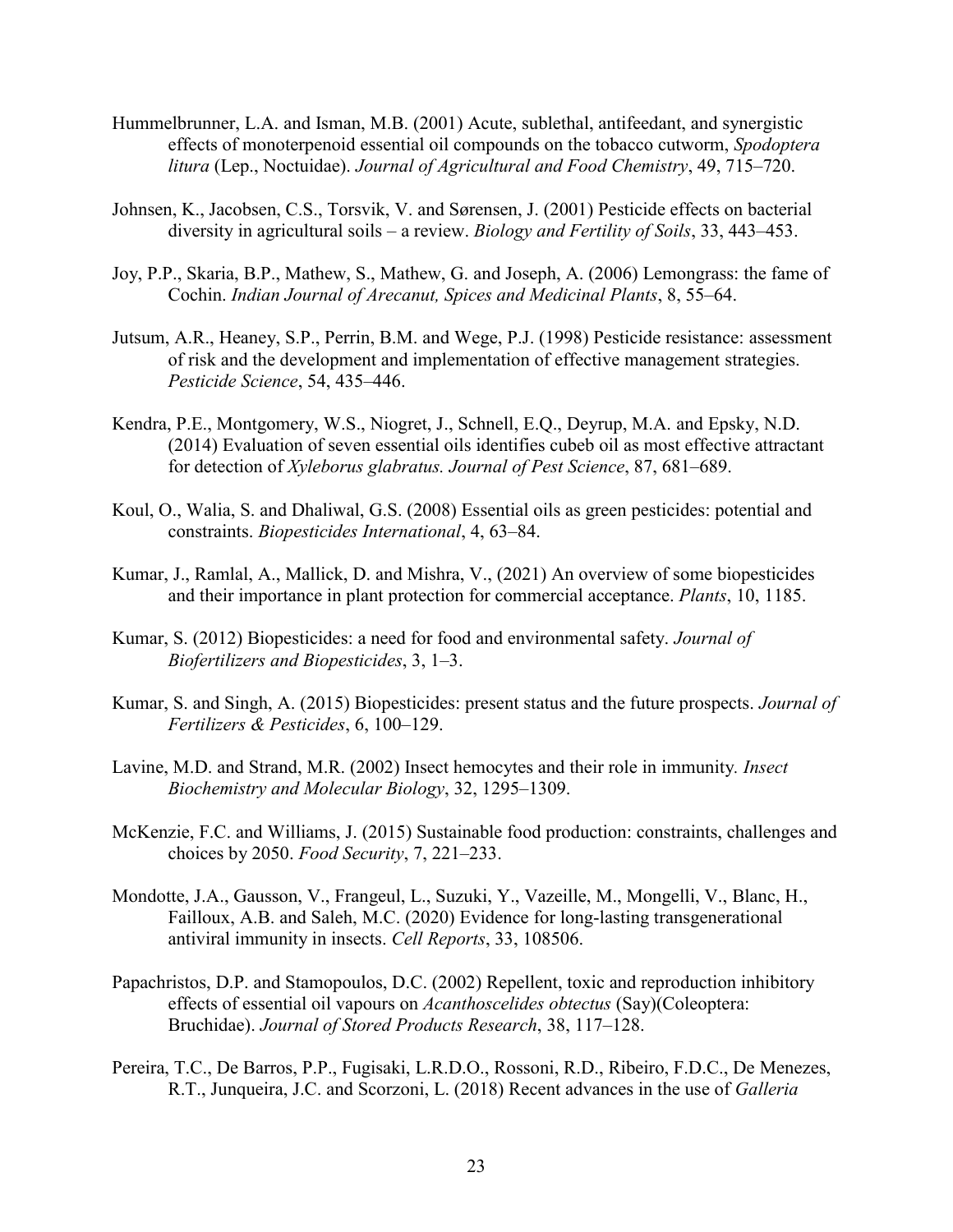*mellonella* model to study immune responses against human pathogens. *Journal of Fungi*, 4, 1–19.

- Peterson, W. (2019) *Using pseudo nomarski contrast to study hemocytes of Galleria mellonella.* [Unpublished master's thesis]. Missouri State University.
- Plata-Rueda, A., Rolim, G.D.S., Wilcken, C.F., Zanuncio, J.C., Serrão, J.E. and Martínez, L.C. (2020) Acute toxicity and sublethal effects of lemongrass essential oil and their components against the granary weevil, *Sitophilus granarius*. *Insects,* 11, 379.
- Rajkumar, V., Gunasekaran, C., Christy, I.K., Dharmaraj, J., Chinnaraj, P. and Paul, C.A. (2019) Toxicity, antifeedant and biochemical efficacy of *Mentha piperita L*. essential oil and their major constituents against stored grain pest. *Pesticide Biochemistry and Physiology,*  156, 138–144.
- Rani, N., Ponnudurai, G. and Harikrishnan, T.J. (2019) In vitro insecticidal activities of essential oil of Lemon grass against house fly: *Musca domestica* L. *Journal of Entomology and Zoology Studies*, 7, 206–209.
- Rantala, M.J., Jokinen, I. Kortet, R., Vainikka, A. and Suhonen J. (2002) Do pheromones reveal male immunocompetence? *Proceedings of Royal Society of London B Biology*, 269, 1681–1685.
- Rice, J. (2021) *Effects of "lemongrass factor" on Galleria mellonella hemocytes* [Unpublished master's thesis]. Missouri State University.
- Rosales, C. (2010) Phagocytosis, a cellular immune response in insects. *Invertebrate Survival Journal*, 8, 109–131.
- Sharma, A., Shukla, A., Attri, K., Kumar, M., Kumar, P., Suttee, A., Singh, G., Barnwal, R.P. and Singla, N. (2020) Global trends in pesticides: a looming threat and viable alternatives. *Ecotoxicology and Environmental Safety*, 201*,* 110812.
- Sheehan, G., Garvey, A., Croke, M. and Kavanagh, K. (2018) Innate humoral immune defences in mammals and insects: the same, with differences? *Virulence*, 9, 1625–1639.
- Stavnichenko, P.V., Novohatska, L.O., Antonenko, A.M. and Vavrinevych, O.P. (2017) Assessment of ecotoxicological hazard and risk of contamination of groundwater with different groups of pesticides. *Medicini Perspektivi (Medical Perspectives)*, 22, 119–125.
- Strand, M.R. (2008) The insect cellular immune response. *Insect Science*, 15, 1–14.
- Strand, M.R., Beck, M.H., Lavine, M.D. and Clark, K.D. (2006) *Microplitis demolitor*  bracovirus inhibits phagocytosis by hemocytes from *Pseudoplusia includens*. *Archives of Insect Biochemistry and Physiology*, 61, 134–145.